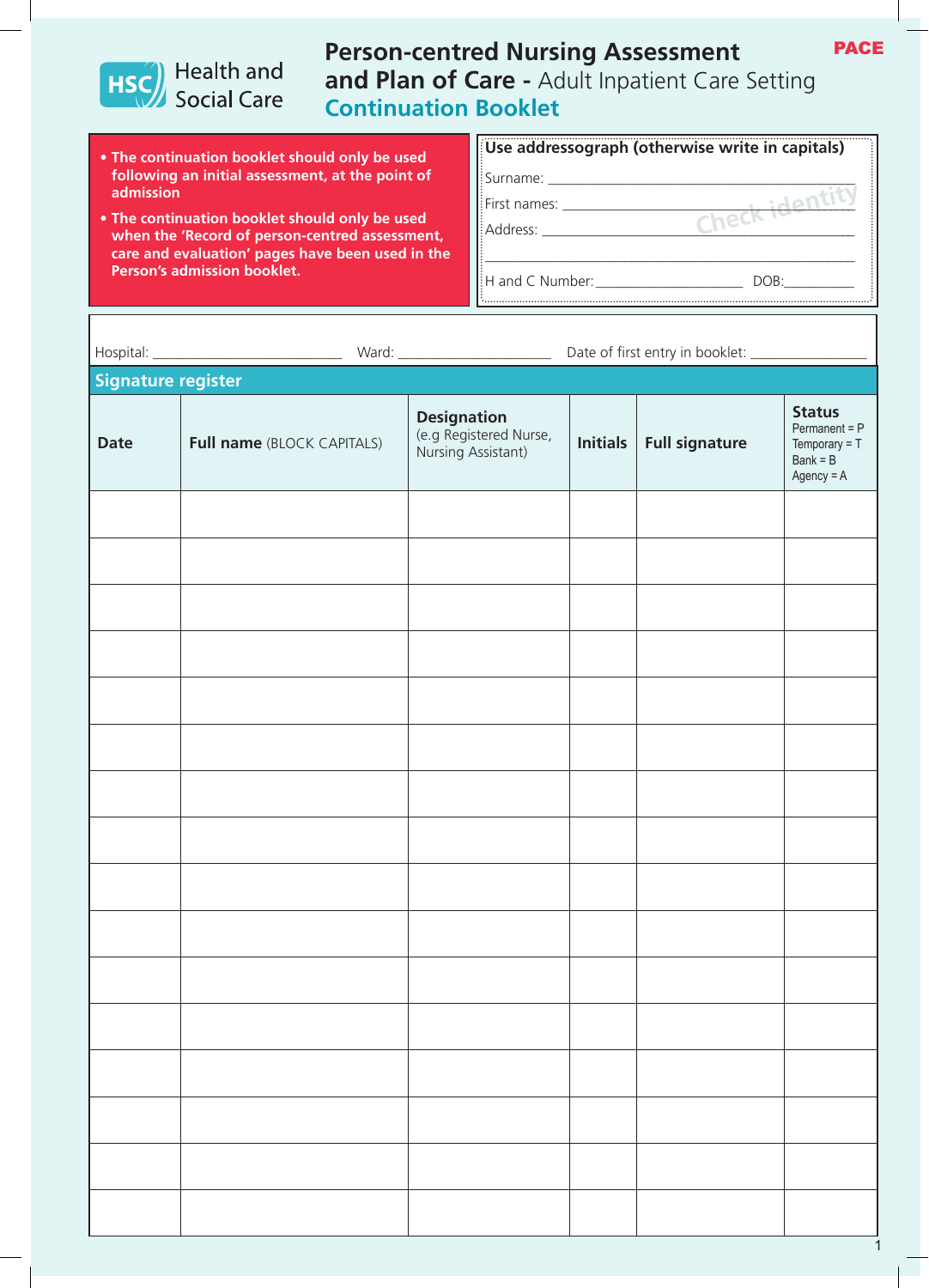| Person                                                                                                | Assessment                                                                                                                                                   | Plan of Care                                                                                                                                    | Evaluation                                                                                                            |
|-------------------------------------------------------------------------------------------------------|--------------------------------------------------------------------------------------------------------------------------------------------------------------|-------------------------------------------------------------------------------------------------------------------------------------------------|-----------------------------------------------------------------------------------------------------------------------|
| What matters to the Person?<br>Communicating with the<br>Person and family to identify<br>their needs | Using nursing assessment skills<br>to identify the needs of the<br>Person.<br>Collecting ongoing<br>information/clinical<br>observation. Building a picture. | Plan Care/Treatment/Support<br>based on the identified needs<br>from P and A.<br>Specify desired outcome (aim).<br>Obtain consent for the plan. | Look at the effectiveness of<br>the plan.<br>How does the Person feel?<br>Progress towards outcomes/<br>meeting needs |
|                                                                                                       | Record of Person-centred assessment, care and evaluation                                                                                                     |                                                                                                                                                 |                                                                                                                       |
| <b>Date and Time</b>                                                                                  |                                                                                                                                                              |                                                                                                                                                 | <b>Signature and</b><br><b>Designation</b>                                                                            |
|                                                                                                       |                                                                                                                                                              |                                                                                                                                                 |                                                                                                                       |
|                                                                                                       |                                                                                                                                                              |                                                                                                                                                 |                                                                                                                       |
|                                                                                                       |                                                                                                                                                              |                                                                                                                                                 |                                                                                                                       |
|                                                                                                       |                                                                                                                                                              |                                                                                                                                                 |                                                                                                                       |
|                                                                                                       |                                                                                                                                                              |                                                                                                                                                 |                                                                                                                       |
|                                                                                                       |                                                                                                                                                              |                                                                                                                                                 |                                                                                                                       |
|                                                                                                       |                                                                                                                                                              |                                                                                                                                                 |                                                                                                                       |
|                                                                                                       |                                                                                                                                                              |                                                                                                                                                 |                                                                                                                       |
|                                                                                                       |                                                                                                                                                              |                                                                                                                                                 |                                                                                                                       |
|                                                                                                       |                                                                                                                                                              |                                                                                                                                                 |                                                                                                                       |
|                                                                                                       |                                                                                                                                                              |                                                                                                                                                 |                                                                                                                       |
|                                                                                                       |                                                                                                                                                              |                                                                                                                                                 |                                                                                                                       |
|                                                                                                       |                                                                                                                                                              |                                                                                                                                                 |                                                                                                                       |
|                                                                                                       |                                                                                                                                                              |                                                                                                                                                 |                                                                                                                       |
|                                                                                                       |                                                                                                                                                              |                                                                                                                                                 |                                                                                                                       |
|                                                                                                       |                                                                                                                                                              |                                                                                                                                                 |                                                                                                                       |
|                                                                                                       |                                                                                                                                                              |                                                                                                                                                 |                                                                                                                       |
|                                                                                                       |                                                                                                                                                              |                                                                                                                                                 |                                                                                                                       |
|                                                                                                       |                                                                                                                                                              |                                                                                                                                                 |                                                                                                                       |
|                                                                                                       |                                                                                                                                                              |                                                                                                                                                 |                                                                                                                       |
|                                                                                                       |                                                                                                                                                              |                                                                                                                                                 |                                                                                                                       |
|                                                                                                       |                                                                                                                                                              |                                                                                                                                                 |                                                                                                                       |
| $\overline{2}$                                                                                        |                                                                                                                                                              |                                                                                                                                                 |                                                                                                                       |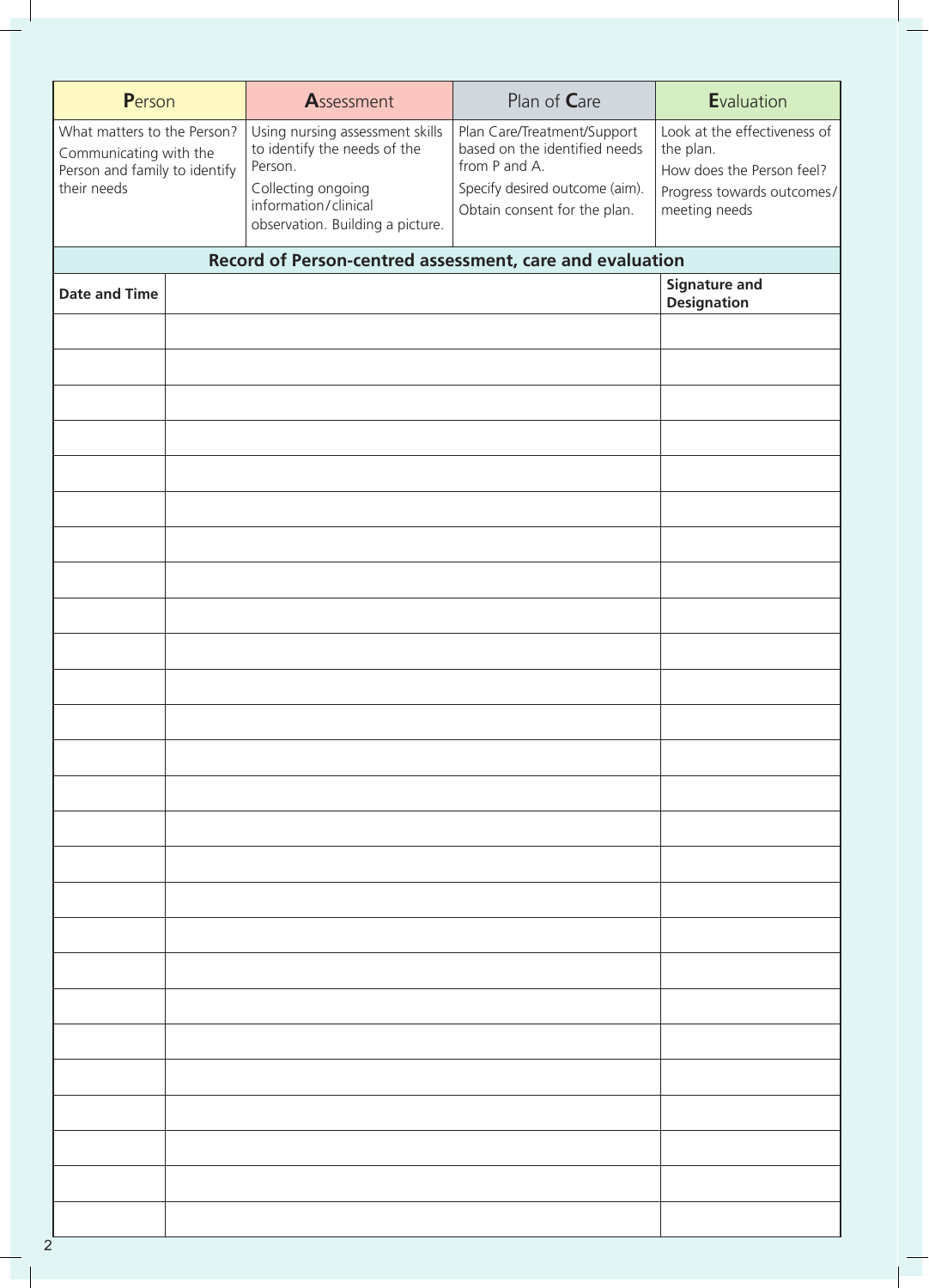| Person                                                                                                | Assessment                                                                                                                                                   | Plan of Care                                                                                                                                    | Evaluation                                                                                                            |
|-------------------------------------------------------------------------------------------------------|--------------------------------------------------------------------------------------------------------------------------------------------------------------|-------------------------------------------------------------------------------------------------------------------------------------------------|-----------------------------------------------------------------------------------------------------------------------|
| What matters to the Person?<br>Communicating with the<br>Person and family to identify<br>their needs | Using nursing assessment skills<br>to identify the needs of the<br>Person.<br>Collecting ongoing<br>information/clinical<br>observation. Building a picture. | Plan Care/Treatment/Support<br>based on the identified needs<br>from P and A.<br>Specify desired outcome (aim).<br>Obtain consent for the plan. | Look at the effectiveness of<br>the plan.<br>How does the Person feel?<br>Progress towards outcomes/<br>meeting needs |
|                                                                                                       | Record of Person-centred assessment, care and evaluation                                                                                                     |                                                                                                                                                 |                                                                                                                       |
| <b>Date and Time</b>                                                                                  |                                                                                                                                                              |                                                                                                                                                 | <b>Signature and</b><br><b>Designation</b>                                                                            |
|                                                                                                       |                                                                                                                                                              |                                                                                                                                                 |                                                                                                                       |
|                                                                                                       |                                                                                                                                                              |                                                                                                                                                 |                                                                                                                       |
|                                                                                                       |                                                                                                                                                              |                                                                                                                                                 |                                                                                                                       |
|                                                                                                       |                                                                                                                                                              |                                                                                                                                                 |                                                                                                                       |
|                                                                                                       |                                                                                                                                                              |                                                                                                                                                 |                                                                                                                       |
|                                                                                                       |                                                                                                                                                              |                                                                                                                                                 |                                                                                                                       |
|                                                                                                       |                                                                                                                                                              |                                                                                                                                                 |                                                                                                                       |
|                                                                                                       |                                                                                                                                                              |                                                                                                                                                 |                                                                                                                       |
|                                                                                                       |                                                                                                                                                              |                                                                                                                                                 |                                                                                                                       |
|                                                                                                       |                                                                                                                                                              |                                                                                                                                                 |                                                                                                                       |
|                                                                                                       |                                                                                                                                                              |                                                                                                                                                 |                                                                                                                       |
|                                                                                                       |                                                                                                                                                              |                                                                                                                                                 |                                                                                                                       |
|                                                                                                       |                                                                                                                                                              |                                                                                                                                                 |                                                                                                                       |
|                                                                                                       |                                                                                                                                                              |                                                                                                                                                 |                                                                                                                       |
|                                                                                                       |                                                                                                                                                              |                                                                                                                                                 |                                                                                                                       |
|                                                                                                       |                                                                                                                                                              |                                                                                                                                                 |                                                                                                                       |
|                                                                                                       |                                                                                                                                                              |                                                                                                                                                 |                                                                                                                       |
|                                                                                                       |                                                                                                                                                              |                                                                                                                                                 |                                                                                                                       |
|                                                                                                       |                                                                                                                                                              |                                                                                                                                                 |                                                                                                                       |
|                                                                                                       |                                                                                                                                                              |                                                                                                                                                 |                                                                                                                       |
|                                                                                                       |                                                                                                                                                              |                                                                                                                                                 |                                                                                                                       |
|                                                                                                       |                                                                                                                                                              |                                                                                                                                                 |                                                                                                                       |
|                                                                                                       |                                                                                                                                                              |                                                                                                                                                 |                                                                                                                       |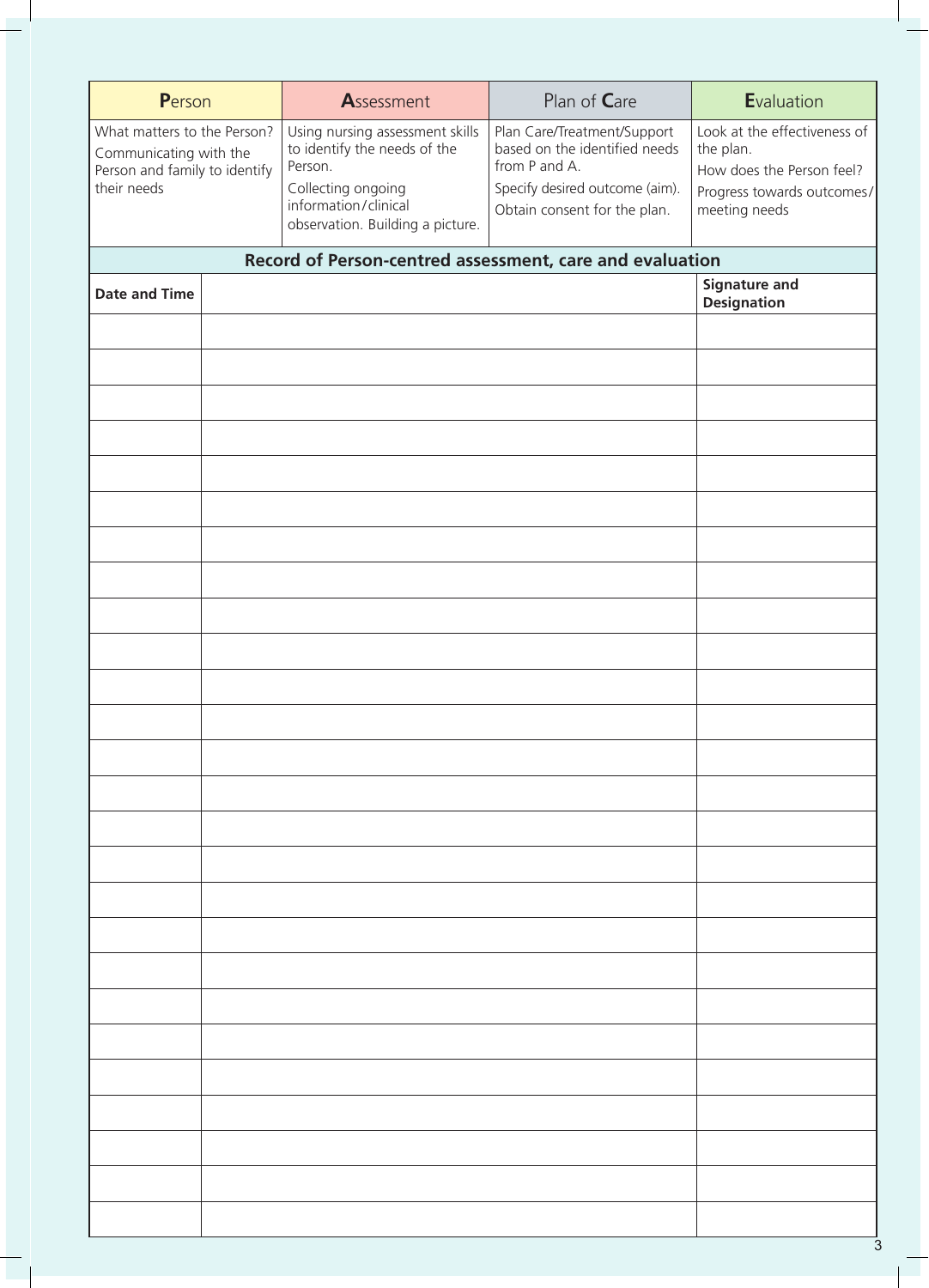| Person                                                                                                | Assessment                                                                                                                                                   | Plan of Care                                                                                                                                    | Evaluation                                                                                                            |
|-------------------------------------------------------------------------------------------------------|--------------------------------------------------------------------------------------------------------------------------------------------------------------|-------------------------------------------------------------------------------------------------------------------------------------------------|-----------------------------------------------------------------------------------------------------------------------|
| What matters to the Person?<br>Communicating with the<br>Person and family to identify<br>their needs | Using nursing assessment skills<br>to identify the needs of the<br>Person.<br>Collecting ongoing<br>information/clinical<br>observation. Building a picture. | Plan Care/Treatment/Support<br>based on the identified needs<br>from P and A.<br>Specify desired outcome (aim).<br>Obtain consent for the plan. | Look at the effectiveness of<br>the plan.<br>How does the Person feel?<br>Progress towards outcomes/<br>meeting needs |
|                                                                                                       | Record of Person-centred assessment, care and evaluation                                                                                                     |                                                                                                                                                 |                                                                                                                       |
| <b>Date and Time</b>                                                                                  |                                                                                                                                                              |                                                                                                                                                 | <b>Signature and</b>                                                                                                  |
|                                                                                                       |                                                                                                                                                              |                                                                                                                                                 | <b>Designation</b>                                                                                                    |
|                                                                                                       |                                                                                                                                                              |                                                                                                                                                 |                                                                                                                       |
|                                                                                                       |                                                                                                                                                              |                                                                                                                                                 |                                                                                                                       |
|                                                                                                       |                                                                                                                                                              |                                                                                                                                                 |                                                                                                                       |
|                                                                                                       |                                                                                                                                                              |                                                                                                                                                 |                                                                                                                       |
|                                                                                                       |                                                                                                                                                              |                                                                                                                                                 |                                                                                                                       |
|                                                                                                       |                                                                                                                                                              |                                                                                                                                                 |                                                                                                                       |
|                                                                                                       |                                                                                                                                                              |                                                                                                                                                 |                                                                                                                       |
|                                                                                                       |                                                                                                                                                              |                                                                                                                                                 |                                                                                                                       |
|                                                                                                       |                                                                                                                                                              |                                                                                                                                                 |                                                                                                                       |
|                                                                                                       |                                                                                                                                                              |                                                                                                                                                 |                                                                                                                       |
|                                                                                                       |                                                                                                                                                              |                                                                                                                                                 |                                                                                                                       |
|                                                                                                       |                                                                                                                                                              |                                                                                                                                                 |                                                                                                                       |
|                                                                                                       |                                                                                                                                                              |                                                                                                                                                 |                                                                                                                       |
|                                                                                                       |                                                                                                                                                              |                                                                                                                                                 |                                                                                                                       |
|                                                                                                       |                                                                                                                                                              |                                                                                                                                                 |                                                                                                                       |
|                                                                                                       |                                                                                                                                                              |                                                                                                                                                 |                                                                                                                       |
|                                                                                                       |                                                                                                                                                              |                                                                                                                                                 |                                                                                                                       |
|                                                                                                       |                                                                                                                                                              |                                                                                                                                                 |                                                                                                                       |
|                                                                                                       |                                                                                                                                                              |                                                                                                                                                 |                                                                                                                       |
|                                                                                                       |                                                                                                                                                              |                                                                                                                                                 |                                                                                                                       |
|                                                                                                       |                                                                                                                                                              |                                                                                                                                                 |                                                                                                                       |
|                                                                                                       |                                                                                                                                                              |                                                                                                                                                 |                                                                                                                       |
|                                                                                                       |                                                                                                                                                              |                                                                                                                                                 |                                                                                                                       |
|                                                                                                       |                                                                                                                                                              |                                                                                                                                                 |                                                                                                                       |
|                                                                                                       |                                                                                                                                                              |                                                                                                                                                 |                                                                                                                       |
|                                                                                                       |                                                                                                                                                              |                                                                                                                                                 |                                                                                                                       |
|                                                                                                       |                                                                                                                                                              |                                                                                                                                                 |                                                                                                                       |

4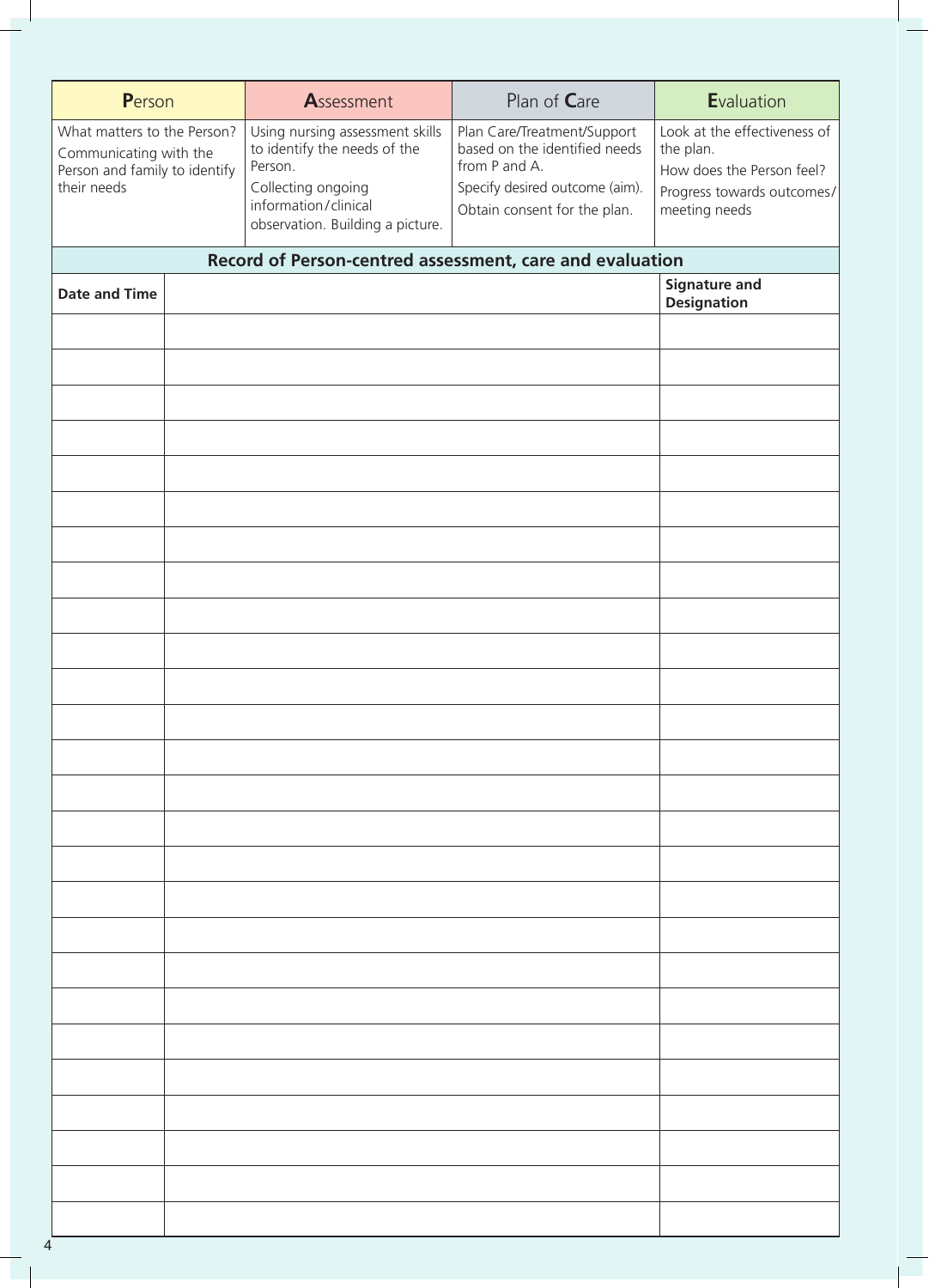| Person                                                                                                | Assessment                                                                                                                                                   | Plan of Care                                                                                                                                    | Evaluation                                                                                                            |
|-------------------------------------------------------------------------------------------------------|--------------------------------------------------------------------------------------------------------------------------------------------------------------|-------------------------------------------------------------------------------------------------------------------------------------------------|-----------------------------------------------------------------------------------------------------------------------|
| What matters to the Person?<br>Communicating with the<br>Person and family to identify<br>their needs | Using nursing assessment skills<br>to identify the needs of the<br>Person.<br>Collecting ongoing<br>information/clinical<br>observation. Building a picture. | Plan Care/Treatment/Support<br>based on the identified needs<br>from P and A.<br>Specify desired outcome (aim).<br>Obtain consent for the plan. | Look at the effectiveness of<br>the plan.<br>How does the Person feel?<br>Progress towards outcomes/<br>meeting needs |
|                                                                                                       | Record of Person-centred assessment, care and evaluation                                                                                                     |                                                                                                                                                 |                                                                                                                       |
| <b>Date and Time</b>                                                                                  |                                                                                                                                                              |                                                                                                                                                 | <b>Signature and</b>                                                                                                  |
|                                                                                                       |                                                                                                                                                              |                                                                                                                                                 | <b>Designation</b>                                                                                                    |
|                                                                                                       |                                                                                                                                                              |                                                                                                                                                 |                                                                                                                       |
|                                                                                                       |                                                                                                                                                              |                                                                                                                                                 |                                                                                                                       |
|                                                                                                       |                                                                                                                                                              |                                                                                                                                                 |                                                                                                                       |
|                                                                                                       |                                                                                                                                                              |                                                                                                                                                 |                                                                                                                       |
|                                                                                                       |                                                                                                                                                              |                                                                                                                                                 |                                                                                                                       |
|                                                                                                       |                                                                                                                                                              |                                                                                                                                                 |                                                                                                                       |
|                                                                                                       |                                                                                                                                                              |                                                                                                                                                 |                                                                                                                       |
|                                                                                                       |                                                                                                                                                              |                                                                                                                                                 |                                                                                                                       |
|                                                                                                       |                                                                                                                                                              |                                                                                                                                                 |                                                                                                                       |
|                                                                                                       |                                                                                                                                                              |                                                                                                                                                 |                                                                                                                       |
|                                                                                                       |                                                                                                                                                              |                                                                                                                                                 |                                                                                                                       |
|                                                                                                       |                                                                                                                                                              |                                                                                                                                                 |                                                                                                                       |
|                                                                                                       |                                                                                                                                                              |                                                                                                                                                 |                                                                                                                       |
|                                                                                                       |                                                                                                                                                              |                                                                                                                                                 |                                                                                                                       |
|                                                                                                       |                                                                                                                                                              |                                                                                                                                                 |                                                                                                                       |
|                                                                                                       |                                                                                                                                                              |                                                                                                                                                 |                                                                                                                       |
|                                                                                                       |                                                                                                                                                              |                                                                                                                                                 |                                                                                                                       |
|                                                                                                       |                                                                                                                                                              |                                                                                                                                                 |                                                                                                                       |
|                                                                                                       |                                                                                                                                                              |                                                                                                                                                 |                                                                                                                       |
|                                                                                                       |                                                                                                                                                              |                                                                                                                                                 |                                                                                                                       |
|                                                                                                       |                                                                                                                                                              |                                                                                                                                                 |                                                                                                                       |
|                                                                                                       |                                                                                                                                                              |                                                                                                                                                 |                                                                                                                       |
|                                                                                                       |                                                                                                                                                              |                                                                                                                                                 |                                                                                                                       |
|                                                                                                       |                                                                                                                                                              |                                                                                                                                                 |                                                                                                                       |
|                                                                                                       |                                                                                                                                                              |                                                                                                                                                 |                                                                                                                       |
|                                                                                                       |                                                                                                                                                              |                                                                                                                                                 |                                                                                                                       |
|                                                                                                       |                                                                                                                                                              |                                                                                                                                                 |                                                                                                                       |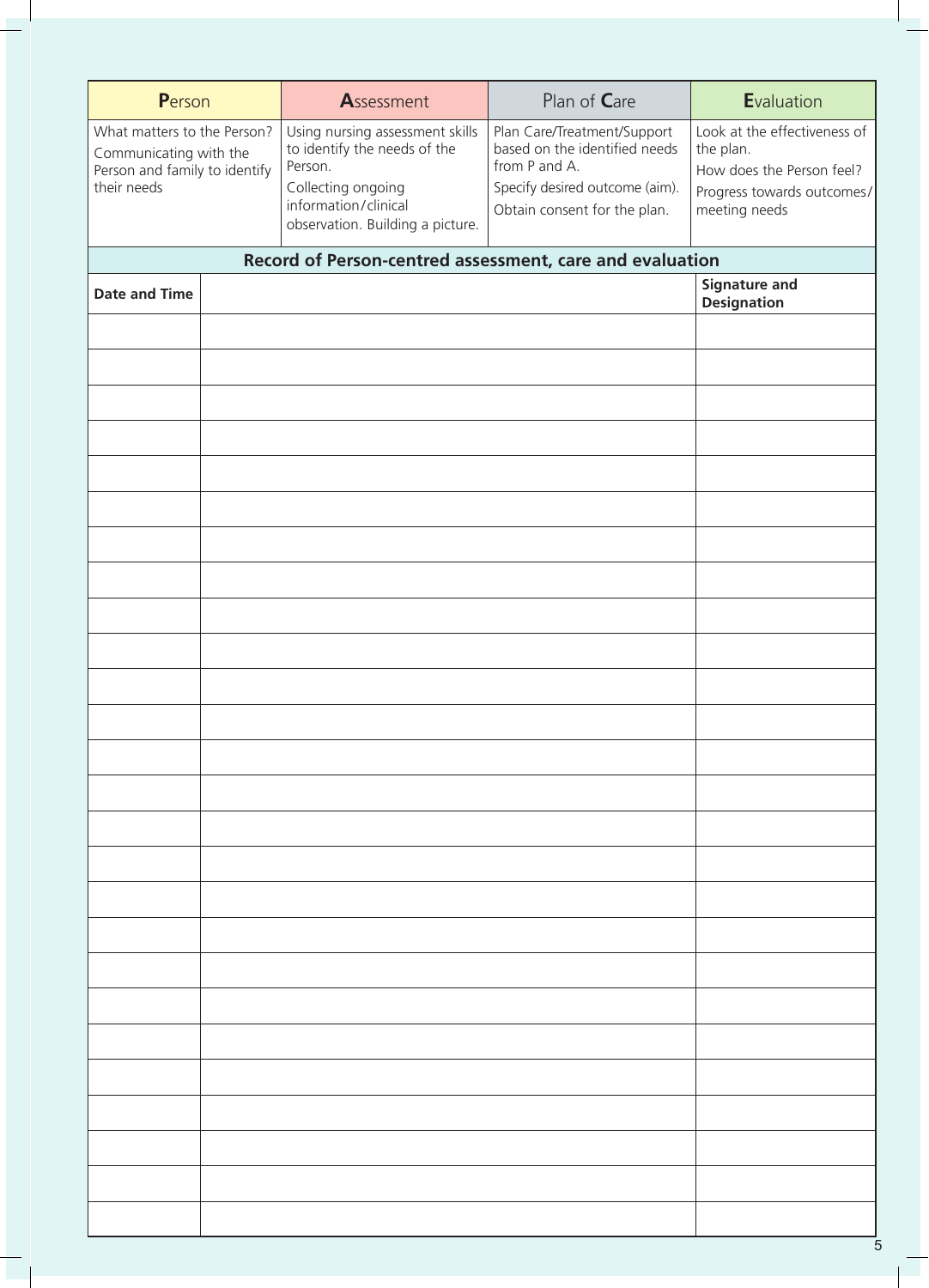| Person                                                                                                | Assessment                                                                                                                                                   | Plan of Care                                                                                                                                    | Evaluation                                                                                                            |
|-------------------------------------------------------------------------------------------------------|--------------------------------------------------------------------------------------------------------------------------------------------------------------|-------------------------------------------------------------------------------------------------------------------------------------------------|-----------------------------------------------------------------------------------------------------------------------|
| What matters to the Person?<br>Communicating with the<br>Person and family to identify<br>their needs | Using nursing assessment skills<br>to identify the needs of the<br>Person.<br>Collecting ongoing<br>information/clinical<br>observation. Building a picture. | Plan Care/Treatment/Support<br>based on the identified needs<br>from P and A.<br>Specify desired outcome (aim).<br>Obtain consent for the plan. | Look at the effectiveness of<br>the plan.<br>How does the Person feel?<br>Progress towards outcomes/<br>meeting needs |
|                                                                                                       | Record of Person-centred assessment, care and evaluation                                                                                                     |                                                                                                                                                 |                                                                                                                       |
| <b>Date and Time</b>                                                                                  |                                                                                                                                                              |                                                                                                                                                 | <b>Signature and</b><br><b>Designation</b>                                                                            |
|                                                                                                       |                                                                                                                                                              |                                                                                                                                                 |                                                                                                                       |
|                                                                                                       |                                                                                                                                                              |                                                                                                                                                 |                                                                                                                       |
|                                                                                                       |                                                                                                                                                              |                                                                                                                                                 |                                                                                                                       |
|                                                                                                       |                                                                                                                                                              |                                                                                                                                                 |                                                                                                                       |
|                                                                                                       |                                                                                                                                                              |                                                                                                                                                 |                                                                                                                       |
|                                                                                                       |                                                                                                                                                              |                                                                                                                                                 |                                                                                                                       |
|                                                                                                       |                                                                                                                                                              |                                                                                                                                                 |                                                                                                                       |
|                                                                                                       |                                                                                                                                                              |                                                                                                                                                 |                                                                                                                       |
|                                                                                                       |                                                                                                                                                              |                                                                                                                                                 |                                                                                                                       |
|                                                                                                       |                                                                                                                                                              |                                                                                                                                                 |                                                                                                                       |
|                                                                                                       |                                                                                                                                                              |                                                                                                                                                 |                                                                                                                       |
|                                                                                                       |                                                                                                                                                              |                                                                                                                                                 |                                                                                                                       |
|                                                                                                       |                                                                                                                                                              |                                                                                                                                                 |                                                                                                                       |
|                                                                                                       |                                                                                                                                                              |                                                                                                                                                 |                                                                                                                       |
|                                                                                                       |                                                                                                                                                              |                                                                                                                                                 |                                                                                                                       |
|                                                                                                       |                                                                                                                                                              |                                                                                                                                                 |                                                                                                                       |
|                                                                                                       |                                                                                                                                                              |                                                                                                                                                 |                                                                                                                       |
|                                                                                                       |                                                                                                                                                              |                                                                                                                                                 |                                                                                                                       |
|                                                                                                       |                                                                                                                                                              |                                                                                                                                                 |                                                                                                                       |
|                                                                                                       |                                                                                                                                                              |                                                                                                                                                 |                                                                                                                       |
|                                                                                                       |                                                                                                                                                              |                                                                                                                                                 |                                                                                                                       |
|                                                                                                       |                                                                                                                                                              |                                                                                                                                                 |                                                                                                                       |
|                                                                                                       |                                                                                                                                                              |                                                                                                                                                 |                                                                                                                       |
|                                                                                                       |                                                                                                                                                              |                                                                                                                                                 |                                                                                                                       |
|                                                                                                       |                                                                                                                                                              |                                                                                                                                                 |                                                                                                                       |
|                                                                                                       |                                                                                                                                                              |                                                                                                                                                 |                                                                                                                       |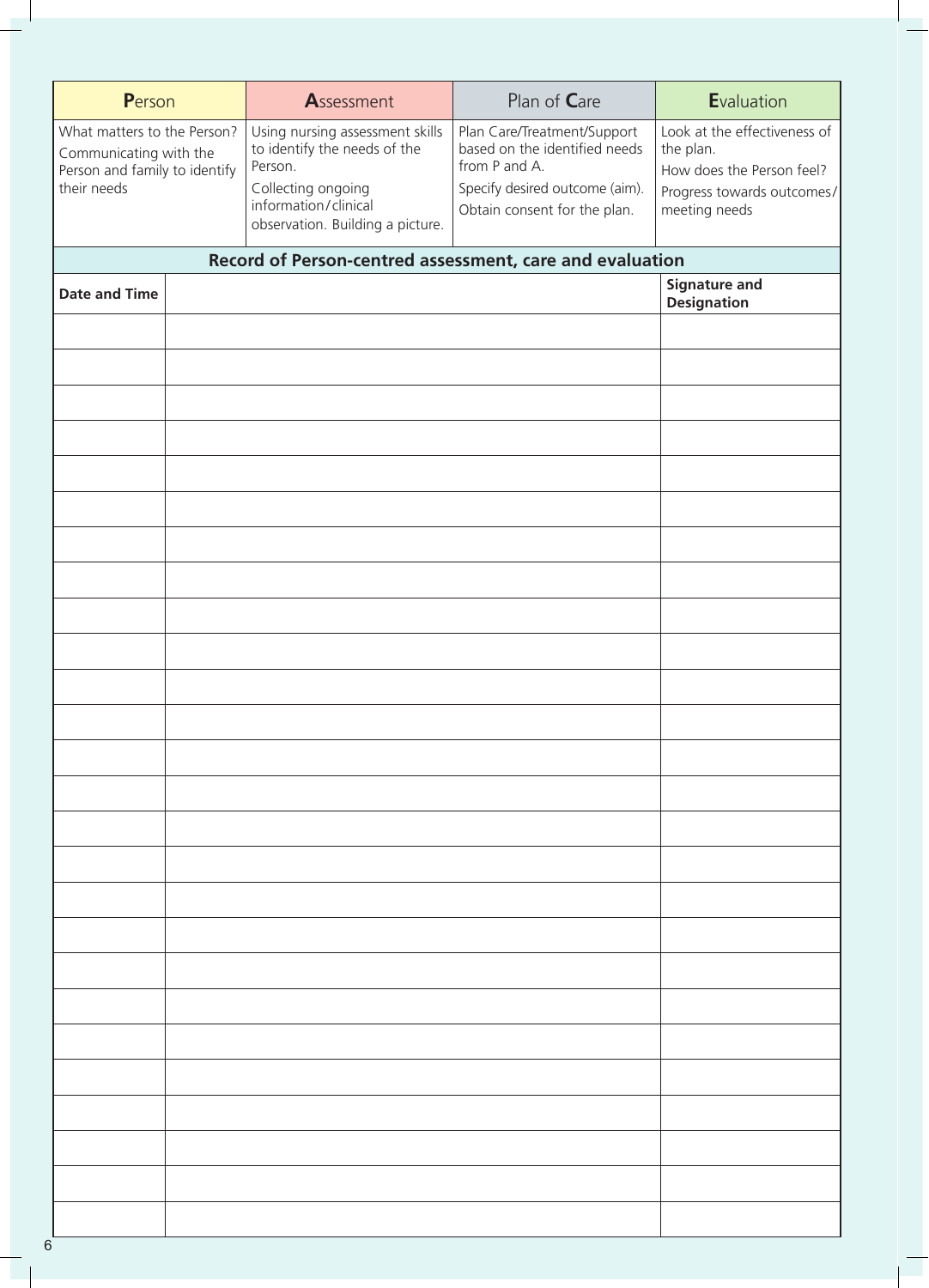| Person                                                                                                | Assessment                                                                                                                                                   | Plan of Care                                                                                                                                    | Evaluation                                                                                                            |
|-------------------------------------------------------------------------------------------------------|--------------------------------------------------------------------------------------------------------------------------------------------------------------|-------------------------------------------------------------------------------------------------------------------------------------------------|-----------------------------------------------------------------------------------------------------------------------|
| What matters to the Person?<br>Communicating with the<br>Person and family to identify<br>their needs | Using nursing assessment skills<br>to identify the needs of the<br>Person.<br>Collecting ongoing<br>information/clinical<br>observation. Building a picture. | Plan Care/Treatment/Support<br>based on the identified needs<br>from P and A.<br>Specify desired outcome (aim).<br>Obtain consent for the plan. | Look at the effectiveness of<br>the plan.<br>How does the Person feel?<br>Progress towards outcomes/<br>meeting needs |
|                                                                                                       | Record of Person-centred assessment, care and evaluation                                                                                                     |                                                                                                                                                 |                                                                                                                       |
| <b>Date and Time</b>                                                                                  |                                                                                                                                                              |                                                                                                                                                 | <b>Signature and</b>                                                                                                  |
|                                                                                                       |                                                                                                                                                              |                                                                                                                                                 | <b>Designation</b>                                                                                                    |
|                                                                                                       |                                                                                                                                                              |                                                                                                                                                 |                                                                                                                       |
|                                                                                                       |                                                                                                                                                              |                                                                                                                                                 |                                                                                                                       |
|                                                                                                       |                                                                                                                                                              |                                                                                                                                                 |                                                                                                                       |
|                                                                                                       |                                                                                                                                                              |                                                                                                                                                 |                                                                                                                       |
|                                                                                                       |                                                                                                                                                              |                                                                                                                                                 |                                                                                                                       |
|                                                                                                       |                                                                                                                                                              |                                                                                                                                                 |                                                                                                                       |
|                                                                                                       |                                                                                                                                                              |                                                                                                                                                 |                                                                                                                       |
|                                                                                                       |                                                                                                                                                              |                                                                                                                                                 |                                                                                                                       |
|                                                                                                       |                                                                                                                                                              |                                                                                                                                                 |                                                                                                                       |
|                                                                                                       |                                                                                                                                                              |                                                                                                                                                 |                                                                                                                       |
|                                                                                                       |                                                                                                                                                              |                                                                                                                                                 |                                                                                                                       |
|                                                                                                       |                                                                                                                                                              |                                                                                                                                                 |                                                                                                                       |
|                                                                                                       |                                                                                                                                                              |                                                                                                                                                 |                                                                                                                       |
|                                                                                                       |                                                                                                                                                              |                                                                                                                                                 |                                                                                                                       |
|                                                                                                       |                                                                                                                                                              |                                                                                                                                                 |                                                                                                                       |
|                                                                                                       |                                                                                                                                                              |                                                                                                                                                 |                                                                                                                       |
|                                                                                                       |                                                                                                                                                              |                                                                                                                                                 |                                                                                                                       |
|                                                                                                       |                                                                                                                                                              |                                                                                                                                                 |                                                                                                                       |
|                                                                                                       |                                                                                                                                                              |                                                                                                                                                 |                                                                                                                       |
|                                                                                                       |                                                                                                                                                              |                                                                                                                                                 |                                                                                                                       |
|                                                                                                       |                                                                                                                                                              |                                                                                                                                                 |                                                                                                                       |
|                                                                                                       |                                                                                                                                                              |                                                                                                                                                 |                                                                                                                       |
|                                                                                                       |                                                                                                                                                              |                                                                                                                                                 |                                                                                                                       |
|                                                                                                       |                                                                                                                                                              |                                                                                                                                                 |                                                                                                                       |
|                                                                                                       |                                                                                                                                                              |                                                                                                                                                 |                                                                                                                       |
|                                                                                                       |                                                                                                                                                              |                                                                                                                                                 |                                                                                                                       |
|                                                                                                       |                                                                                                                                                              |                                                                                                                                                 |                                                                                                                       |

7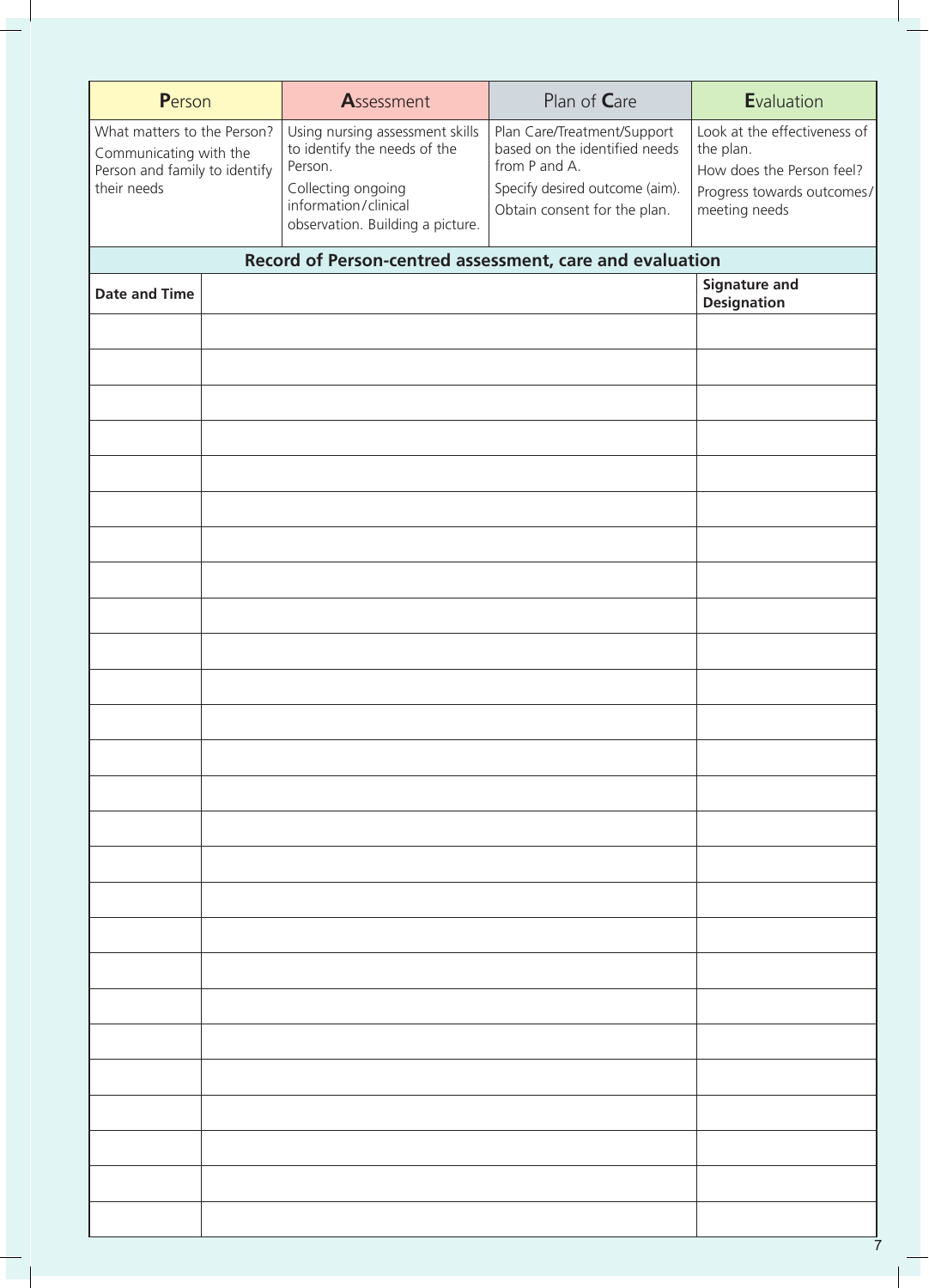| Person                                                                                                | Assessment                                                                                                                                                   | Plan of Care                                                                                                                                    | Evaluation                                                                                                            |
|-------------------------------------------------------------------------------------------------------|--------------------------------------------------------------------------------------------------------------------------------------------------------------|-------------------------------------------------------------------------------------------------------------------------------------------------|-----------------------------------------------------------------------------------------------------------------------|
| What matters to the Person?<br>Communicating with the<br>Person and family to identify<br>their needs | Using nursing assessment skills<br>to identify the needs of the<br>Person.<br>Collecting ongoing<br>information/clinical<br>observation. Building a picture. | Plan Care/Treatment/Support<br>based on the identified needs<br>from P and A.<br>Specify desired outcome (aim).<br>Obtain consent for the plan. | Look at the effectiveness of<br>the plan.<br>How does the Person feel?<br>Progress towards outcomes/<br>meeting needs |
|                                                                                                       | Record of Person-centred assessment, care and evaluation                                                                                                     |                                                                                                                                                 |                                                                                                                       |
| <b>Date and Time</b>                                                                                  |                                                                                                                                                              |                                                                                                                                                 | <b>Signature and</b><br><b>Designation</b>                                                                            |
|                                                                                                       |                                                                                                                                                              |                                                                                                                                                 |                                                                                                                       |
|                                                                                                       |                                                                                                                                                              |                                                                                                                                                 |                                                                                                                       |
|                                                                                                       |                                                                                                                                                              |                                                                                                                                                 |                                                                                                                       |
|                                                                                                       |                                                                                                                                                              |                                                                                                                                                 |                                                                                                                       |
|                                                                                                       |                                                                                                                                                              |                                                                                                                                                 |                                                                                                                       |
|                                                                                                       |                                                                                                                                                              |                                                                                                                                                 |                                                                                                                       |
|                                                                                                       |                                                                                                                                                              |                                                                                                                                                 |                                                                                                                       |
|                                                                                                       |                                                                                                                                                              |                                                                                                                                                 |                                                                                                                       |
|                                                                                                       |                                                                                                                                                              |                                                                                                                                                 |                                                                                                                       |
|                                                                                                       |                                                                                                                                                              |                                                                                                                                                 |                                                                                                                       |
|                                                                                                       |                                                                                                                                                              |                                                                                                                                                 |                                                                                                                       |
|                                                                                                       |                                                                                                                                                              |                                                                                                                                                 |                                                                                                                       |
|                                                                                                       |                                                                                                                                                              |                                                                                                                                                 |                                                                                                                       |
|                                                                                                       |                                                                                                                                                              |                                                                                                                                                 |                                                                                                                       |
|                                                                                                       |                                                                                                                                                              |                                                                                                                                                 |                                                                                                                       |
|                                                                                                       |                                                                                                                                                              |                                                                                                                                                 |                                                                                                                       |
|                                                                                                       |                                                                                                                                                              |                                                                                                                                                 |                                                                                                                       |
|                                                                                                       |                                                                                                                                                              |                                                                                                                                                 |                                                                                                                       |
|                                                                                                       |                                                                                                                                                              |                                                                                                                                                 |                                                                                                                       |
|                                                                                                       |                                                                                                                                                              |                                                                                                                                                 |                                                                                                                       |
|                                                                                                       |                                                                                                                                                              |                                                                                                                                                 |                                                                                                                       |
|                                                                                                       |                                                                                                                                                              |                                                                                                                                                 |                                                                                                                       |
|                                                                                                       |                                                                                                                                                              |                                                                                                                                                 |                                                                                                                       |
|                                                                                                       |                                                                                                                                                              |                                                                                                                                                 |                                                                                                                       |
| 8                                                                                                     |                                                                                                                                                              |                                                                                                                                                 |                                                                                                                       |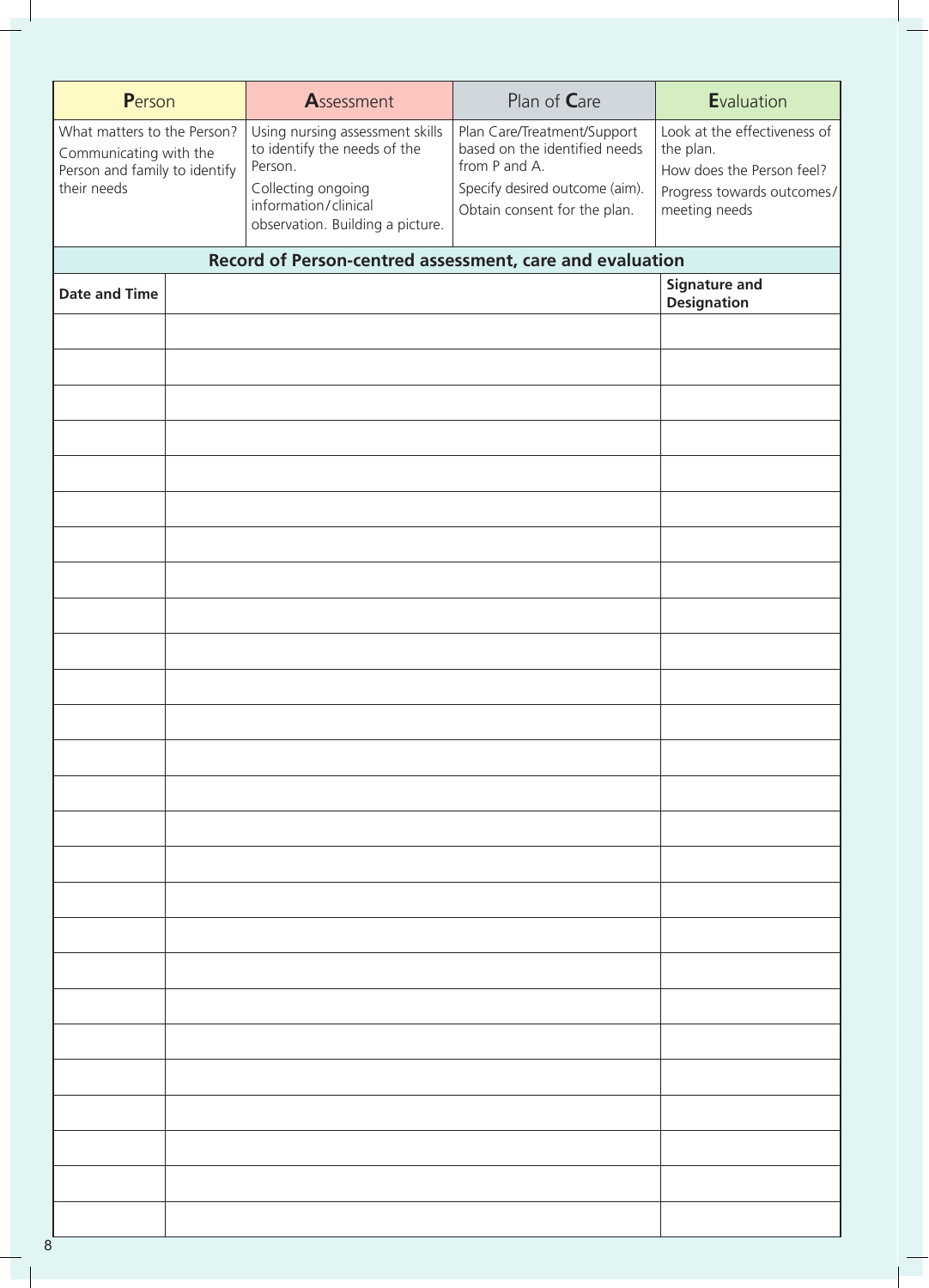| Person                                                                                                | Assessment                                                                                                                                                   | Plan of Care                                                                                                                                    | Evaluation                                                                                                            |
|-------------------------------------------------------------------------------------------------------|--------------------------------------------------------------------------------------------------------------------------------------------------------------|-------------------------------------------------------------------------------------------------------------------------------------------------|-----------------------------------------------------------------------------------------------------------------------|
| What matters to the Person?<br>Communicating with the<br>Person and family to identify<br>their needs | Using nursing assessment skills<br>to identify the needs of the<br>Person.<br>Collecting ongoing<br>information/clinical<br>observation. Building a picture. | Plan Care/Treatment/Support<br>based on the identified needs<br>from P and A.<br>Specify desired outcome (aim).<br>Obtain consent for the plan. | Look at the effectiveness of<br>the plan.<br>How does the Person feel?<br>Progress towards outcomes/<br>meeting needs |
|                                                                                                       | Record of Person-centred assessment, care and evaluation                                                                                                     |                                                                                                                                                 |                                                                                                                       |
| <b>Date and Time</b>                                                                                  |                                                                                                                                                              |                                                                                                                                                 | <b>Signature and</b>                                                                                                  |
|                                                                                                       |                                                                                                                                                              |                                                                                                                                                 | <b>Designation</b>                                                                                                    |
|                                                                                                       |                                                                                                                                                              |                                                                                                                                                 |                                                                                                                       |
|                                                                                                       |                                                                                                                                                              |                                                                                                                                                 |                                                                                                                       |
|                                                                                                       |                                                                                                                                                              |                                                                                                                                                 |                                                                                                                       |
|                                                                                                       |                                                                                                                                                              |                                                                                                                                                 |                                                                                                                       |
|                                                                                                       |                                                                                                                                                              |                                                                                                                                                 |                                                                                                                       |
|                                                                                                       |                                                                                                                                                              |                                                                                                                                                 |                                                                                                                       |
|                                                                                                       |                                                                                                                                                              |                                                                                                                                                 |                                                                                                                       |
|                                                                                                       |                                                                                                                                                              |                                                                                                                                                 |                                                                                                                       |
|                                                                                                       |                                                                                                                                                              |                                                                                                                                                 |                                                                                                                       |
|                                                                                                       |                                                                                                                                                              |                                                                                                                                                 |                                                                                                                       |
|                                                                                                       |                                                                                                                                                              |                                                                                                                                                 |                                                                                                                       |
|                                                                                                       |                                                                                                                                                              |                                                                                                                                                 |                                                                                                                       |
|                                                                                                       |                                                                                                                                                              |                                                                                                                                                 |                                                                                                                       |
|                                                                                                       |                                                                                                                                                              |                                                                                                                                                 |                                                                                                                       |
|                                                                                                       |                                                                                                                                                              |                                                                                                                                                 |                                                                                                                       |
|                                                                                                       |                                                                                                                                                              |                                                                                                                                                 |                                                                                                                       |
|                                                                                                       |                                                                                                                                                              |                                                                                                                                                 |                                                                                                                       |
|                                                                                                       |                                                                                                                                                              |                                                                                                                                                 |                                                                                                                       |
|                                                                                                       |                                                                                                                                                              |                                                                                                                                                 |                                                                                                                       |
|                                                                                                       |                                                                                                                                                              |                                                                                                                                                 |                                                                                                                       |
|                                                                                                       |                                                                                                                                                              |                                                                                                                                                 |                                                                                                                       |
|                                                                                                       |                                                                                                                                                              |                                                                                                                                                 |                                                                                                                       |
|                                                                                                       |                                                                                                                                                              |                                                                                                                                                 |                                                                                                                       |
|                                                                                                       |                                                                                                                                                              |                                                                                                                                                 |                                                                                                                       |
|                                                                                                       |                                                                                                                                                              |                                                                                                                                                 |                                                                                                                       |
|                                                                                                       |                                                                                                                                                              |                                                                                                                                                 |                                                                                                                       |
|                                                                                                       |                                                                                                                                                              |                                                                                                                                                 |                                                                                                                       |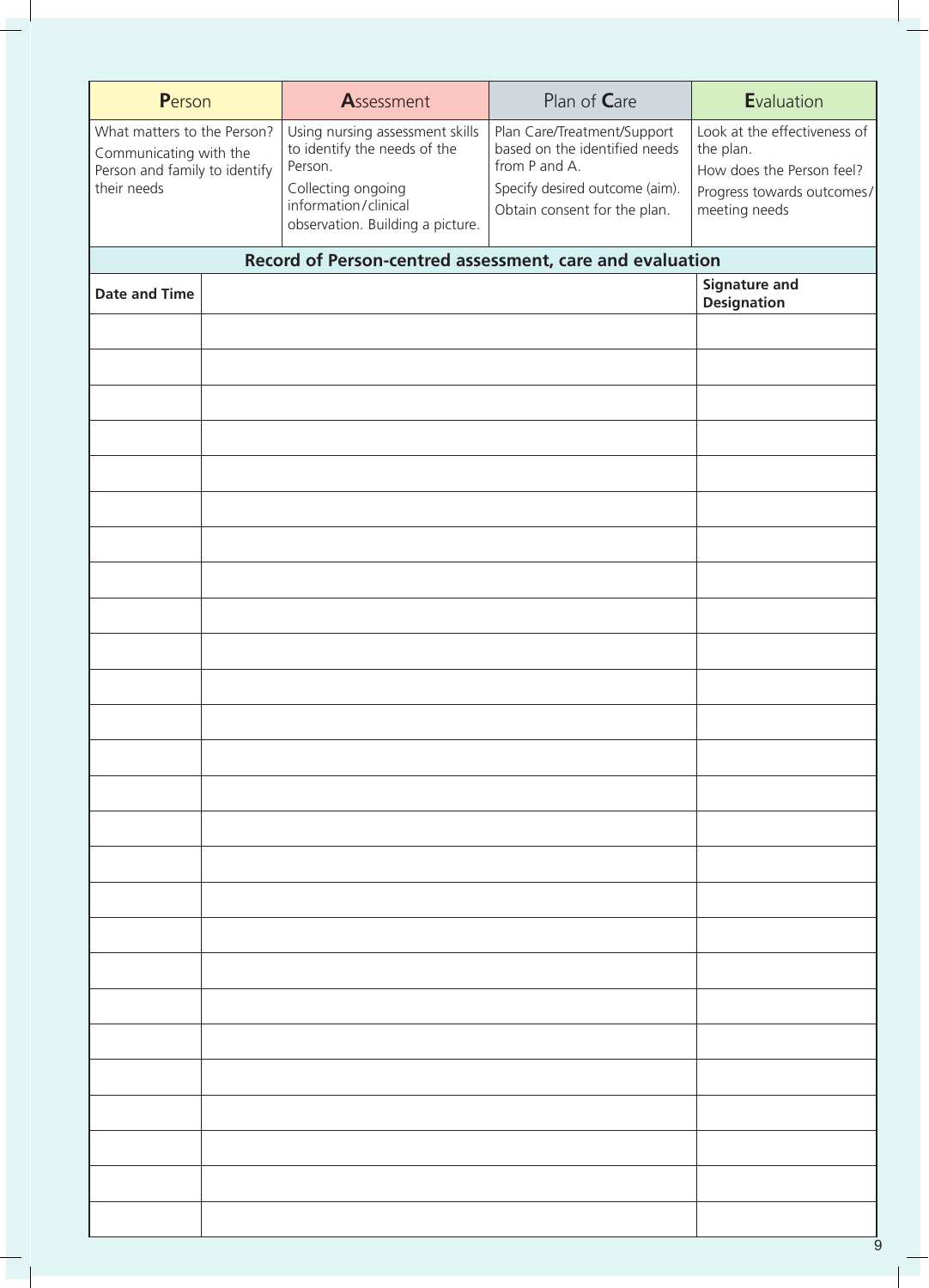| Person                                                                                                | Assessment                                                                                                                                                   | Plan of Care                                                                                                                                    | Evaluation                                                                                                            |
|-------------------------------------------------------------------------------------------------------|--------------------------------------------------------------------------------------------------------------------------------------------------------------|-------------------------------------------------------------------------------------------------------------------------------------------------|-----------------------------------------------------------------------------------------------------------------------|
| What matters to the Person?<br>Communicating with the<br>Person and family to identify<br>their needs | Using nursing assessment skills<br>to identify the needs of the<br>Person.<br>Collecting ongoing<br>information/clinical<br>observation. Building a picture. | Plan Care/Treatment/Support<br>based on the identified needs<br>from P and A.<br>Specify desired outcome (aim).<br>Obtain consent for the plan. | Look at the effectiveness of<br>the plan.<br>How does the Person feel?<br>Progress towards outcomes/<br>meeting needs |
|                                                                                                       | Record of Person-centred assessment, care and evaluation                                                                                                     |                                                                                                                                                 |                                                                                                                       |
| <b>Date and Time</b>                                                                                  |                                                                                                                                                              |                                                                                                                                                 | <b>Signature and</b><br><b>Designation</b>                                                                            |
|                                                                                                       |                                                                                                                                                              |                                                                                                                                                 |                                                                                                                       |
|                                                                                                       |                                                                                                                                                              |                                                                                                                                                 |                                                                                                                       |
|                                                                                                       |                                                                                                                                                              |                                                                                                                                                 |                                                                                                                       |
|                                                                                                       |                                                                                                                                                              |                                                                                                                                                 |                                                                                                                       |
|                                                                                                       |                                                                                                                                                              |                                                                                                                                                 |                                                                                                                       |
|                                                                                                       |                                                                                                                                                              |                                                                                                                                                 |                                                                                                                       |
|                                                                                                       |                                                                                                                                                              |                                                                                                                                                 |                                                                                                                       |
|                                                                                                       |                                                                                                                                                              |                                                                                                                                                 |                                                                                                                       |
|                                                                                                       |                                                                                                                                                              |                                                                                                                                                 |                                                                                                                       |
|                                                                                                       |                                                                                                                                                              |                                                                                                                                                 |                                                                                                                       |
|                                                                                                       |                                                                                                                                                              |                                                                                                                                                 |                                                                                                                       |
|                                                                                                       |                                                                                                                                                              |                                                                                                                                                 |                                                                                                                       |
|                                                                                                       |                                                                                                                                                              |                                                                                                                                                 |                                                                                                                       |
|                                                                                                       |                                                                                                                                                              |                                                                                                                                                 |                                                                                                                       |
|                                                                                                       |                                                                                                                                                              |                                                                                                                                                 |                                                                                                                       |
|                                                                                                       |                                                                                                                                                              |                                                                                                                                                 |                                                                                                                       |
|                                                                                                       |                                                                                                                                                              |                                                                                                                                                 |                                                                                                                       |
|                                                                                                       |                                                                                                                                                              |                                                                                                                                                 |                                                                                                                       |
|                                                                                                       |                                                                                                                                                              |                                                                                                                                                 |                                                                                                                       |
|                                                                                                       |                                                                                                                                                              |                                                                                                                                                 |                                                                                                                       |
|                                                                                                       |                                                                                                                                                              |                                                                                                                                                 |                                                                                                                       |
|                                                                                                       |                                                                                                                                                              |                                                                                                                                                 |                                                                                                                       |
|                                                                                                       |                                                                                                                                                              |                                                                                                                                                 |                                                                                                                       |
|                                                                                                       |                                                                                                                                                              |                                                                                                                                                 |                                                                                                                       |
|                                                                                                       |                                                                                                                                                              |                                                                                                                                                 |                                                                                                                       |
|                                                                                                       |                                                                                                                                                              |                                                                                                                                                 |                                                                                                                       |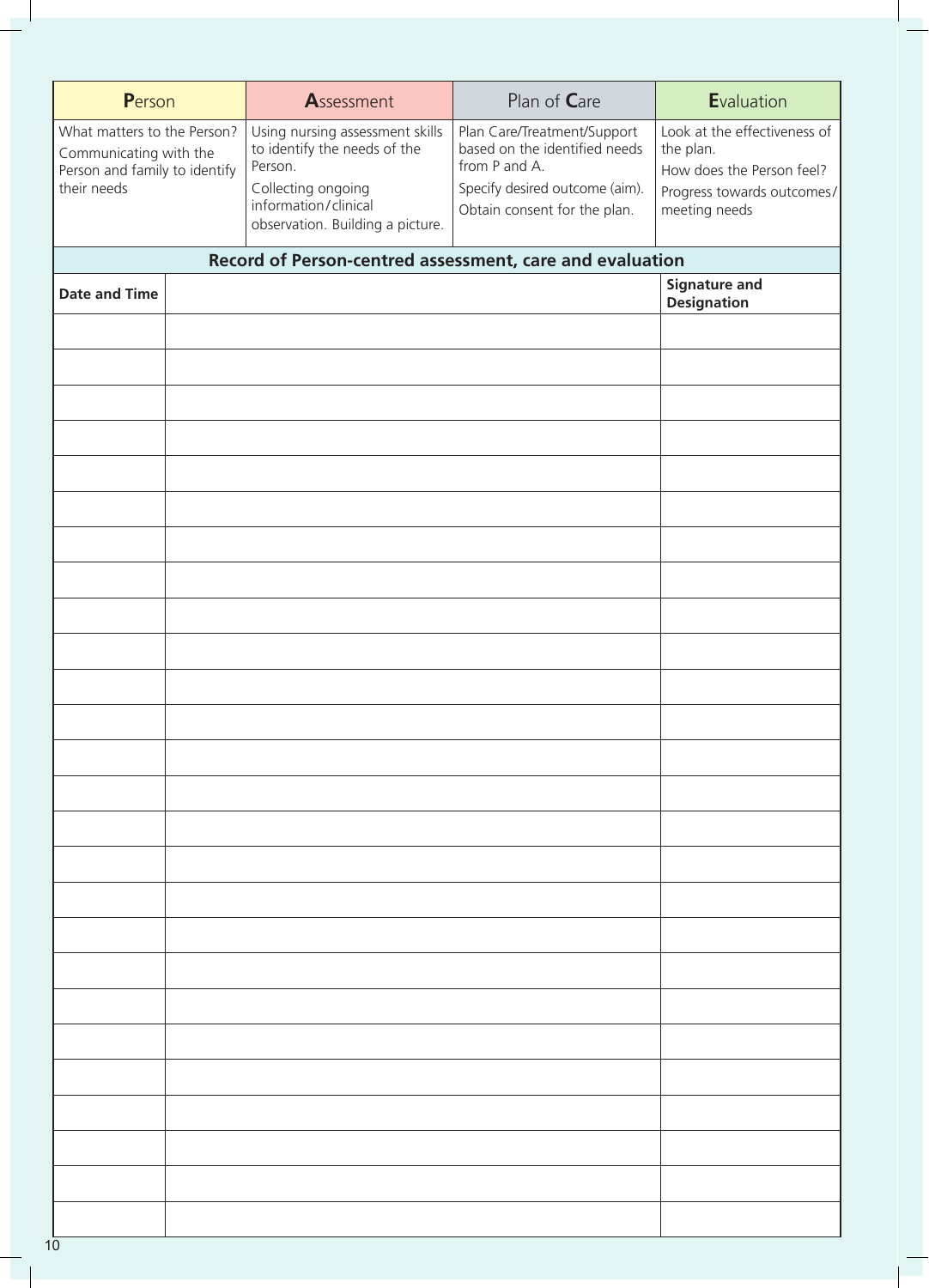| Person                                                                                                | Assessment                                                                                                                                                   | Plan of Care                                                                                                                                    | Evaluation                                                                                                            |
|-------------------------------------------------------------------------------------------------------|--------------------------------------------------------------------------------------------------------------------------------------------------------------|-------------------------------------------------------------------------------------------------------------------------------------------------|-----------------------------------------------------------------------------------------------------------------------|
|                                                                                                       |                                                                                                                                                              |                                                                                                                                                 |                                                                                                                       |
| What matters to the Person?<br>Communicating with the<br>Person and family to identify<br>their needs | Using nursing assessment skills<br>to identify the needs of the<br>Person.<br>Collecting ongoing<br>information/clinical<br>observation. Building a picture. | Plan Care/Treatment/Support<br>based on the identified needs<br>from P and A.<br>Specify desired outcome (aim).<br>Obtain consent for the plan. | Look at the effectiveness of<br>the plan.<br>How does the Person feel?<br>Progress towards outcomes/<br>meeting needs |
|                                                                                                       |                                                                                                                                                              |                                                                                                                                                 |                                                                                                                       |
|                                                                                                       | Record of Person-centred assessment, care and evaluation                                                                                                     |                                                                                                                                                 | <b>Signature and</b>                                                                                                  |
| <b>Date and Time</b>                                                                                  |                                                                                                                                                              |                                                                                                                                                 | <b>Designation</b>                                                                                                    |
|                                                                                                       |                                                                                                                                                              |                                                                                                                                                 |                                                                                                                       |
|                                                                                                       |                                                                                                                                                              |                                                                                                                                                 |                                                                                                                       |
|                                                                                                       |                                                                                                                                                              |                                                                                                                                                 |                                                                                                                       |
|                                                                                                       |                                                                                                                                                              |                                                                                                                                                 |                                                                                                                       |
|                                                                                                       |                                                                                                                                                              |                                                                                                                                                 |                                                                                                                       |
|                                                                                                       |                                                                                                                                                              |                                                                                                                                                 |                                                                                                                       |
|                                                                                                       |                                                                                                                                                              |                                                                                                                                                 |                                                                                                                       |
|                                                                                                       |                                                                                                                                                              |                                                                                                                                                 |                                                                                                                       |
|                                                                                                       |                                                                                                                                                              |                                                                                                                                                 |                                                                                                                       |
|                                                                                                       |                                                                                                                                                              |                                                                                                                                                 |                                                                                                                       |
|                                                                                                       |                                                                                                                                                              |                                                                                                                                                 |                                                                                                                       |
|                                                                                                       |                                                                                                                                                              |                                                                                                                                                 |                                                                                                                       |
|                                                                                                       |                                                                                                                                                              |                                                                                                                                                 |                                                                                                                       |
|                                                                                                       |                                                                                                                                                              |                                                                                                                                                 |                                                                                                                       |
|                                                                                                       |                                                                                                                                                              |                                                                                                                                                 |                                                                                                                       |
|                                                                                                       |                                                                                                                                                              |                                                                                                                                                 |                                                                                                                       |
|                                                                                                       |                                                                                                                                                              |                                                                                                                                                 |                                                                                                                       |
|                                                                                                       |                                                                                                                                                              |                                                                                                                                                 |                                                                                                                       |
|                                                                                                       |                                                                                                                                                              |                                                                                                                                                 |                                                                                                                       |
|                                                                                                       |                                                                                                                                                              |                                                                                                                                                 |                                                                                                                       |
|                                                                                                       |                                                                                                                                                              |                                                                                                                                                 |                                                                                                                       |
|                                                                                                       |                                                                                                                                                              |                                                                                                                                                 |                                                                                                                       |
|                                                                                                       |                                                                                                                                                              |                                                                                                                                                 |                                                                                                                       |
|                                                                                                       |                                                                                                                                                              |                                                                                                                                                 |                                                                                                                       |
|                                                                                                       |                                                                                                                                                              |                                                                                                                                                 |                                                                                                                       |
|                                                                                                       |                                                                                                                                                              |                                                                                                                                                 |                                                                                                                       |
|                                                                                                       |                                                                                                                                                              |                                                                                                                                                 |                                                                                                                       |
|                                                                                                       |                                                                                                                                                              |                                                                                                                                                 |                                                                                                                       |
|                                                                                                       |                                                                                                                                                              |                                                                                                                                                 |                                                                                                                       |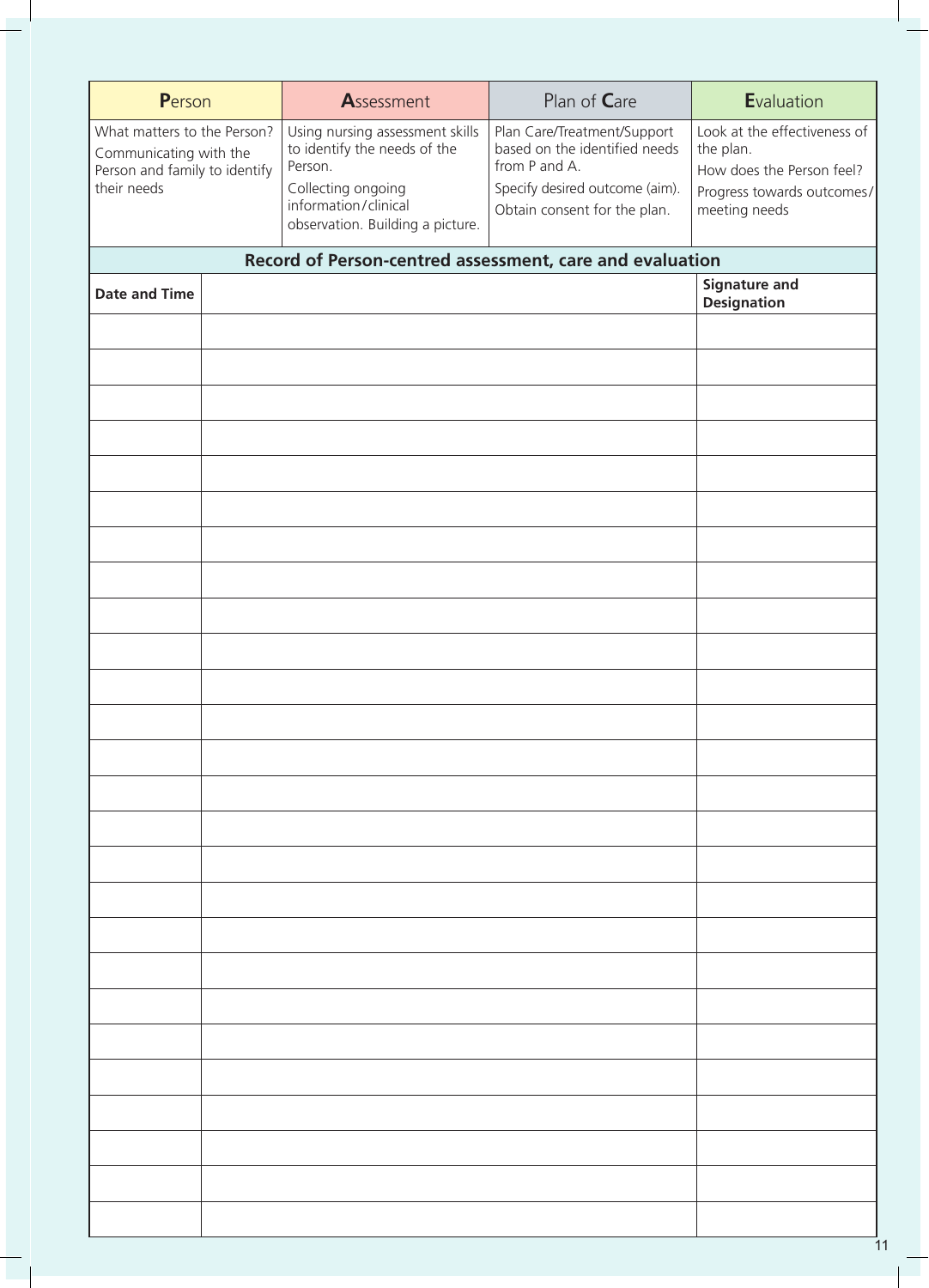| Person                                                                                                | Assessment                                                                                                                                                   | Plan of Care                                                                                                                                    | Evaluation                                                                                                            |
|-------------------------------------------------------------------------------------------------------|--------------------------------------------------------------------------------------------------------------------------------------------------------------|-------------------------------------------------------------------------------------------------------------------------------------------------|-----------------------------------------------------------------------------------------------------------------------|
| What matters to the Person?<br>Communicating with the<br>Person and family to identify<br>their needs | Using nursing assessment skills<br>to identify the needs of the<br>Person.<br>Collecting ongoing<br>information/clinical<br>observation. Building a picture. | Plan Care/Treatment/Support<br>based on the identified needs<br>from P and A.<br>Specify desired outcome (aim).<br>Obtain consent for the plan. | Look at the effectiveness of<br>the plan.<br>How does the Person feel?<br>Progress towards outcomes/<br>meeting needs |
|                                                                                                       | Record of Person-centred assessment, care and evaluation                                                                                                     |                                                                                                                                                 |                                                                                                                       |
| <b>Date and Time</b>                                                                                  |                                                                                                                                                              |                                                                                                                                                 | <b>Signature and</b><br><b>Designation</b>                                                                            |
|                                                                                                       |                                                                                                                                                              |                                                                                                                                                 |                                                                                                                       |
|                                                                                                       |                                                                                                                                                              |                                                                                                                                                 |                                                                                                                       |
|                                                                                                       |                                                                                                                                                              |                                                                                                                                                 |                                                                                                                       |
|                                                                                                       |                                                                                                                                                              |                                                                                                                                                 |                                                                                                                       |
|                                                                                                       |                                                                                                                                                              |                                                                                                                                                 |                                                                                                                       |
|                                                                                                       |                                                                                                                                                              |                                                                                                                                                 |                                                                                                                       |
|                                                                                                       |                                                                                                                                                              |                                                                                                                                                 |                                                                                                                       |
|                                                                                                       |                                                                                                                                                              |                                                                                                                                                 |                                                                                                                       |
|                                                                                                       |                                                                                                                                                              |                                                                                                                                                 |                                                                                                                       |
|                                                                                                       |                                                                                                                                                              |                                                                                                                                                 |                                                                                                                       |
|                                                                                                       |                                                                                                                                                              |                                                                                                                                                 |                                                                                                                       |
|                                                                                                       |                                                                                                                                                              |                                                                                                                                                 |                                                                                                                       |
|                                                                                                       |                                                                                                                                                              |                                                                                                                                                 |                                                                                                                       |
|                                                                                                       |                                                                                                                                                              |                                                                                                                                                 |                                                                                                                       |
|                                                                                                       |                                                                                                                                                              |                                                                                                                                                 |                                                                                                                       |
|                                                                                                       |                                                                                                                                                              |                                                                                                                                                 |                                                                                                                       |
|                                                                                                       |                                                                                                                                                              |                                                                                                                                                 |                                                                                                                       |
|                                                                                                       |                                                                                                                                                              |                                                                                                                                                 |                                                                                                                       |
|                                                                                                       |                                                                                                                                                              |                                                                                                                                                 |                                                                                                                       |
|                                                                                                       |                                                                                                                                                              |                                                                                                                                                 |                                                                                                                       |
|                                                                                                       |                                                                                                                                                              |                                                                                                                                                 |                                                                                                                       |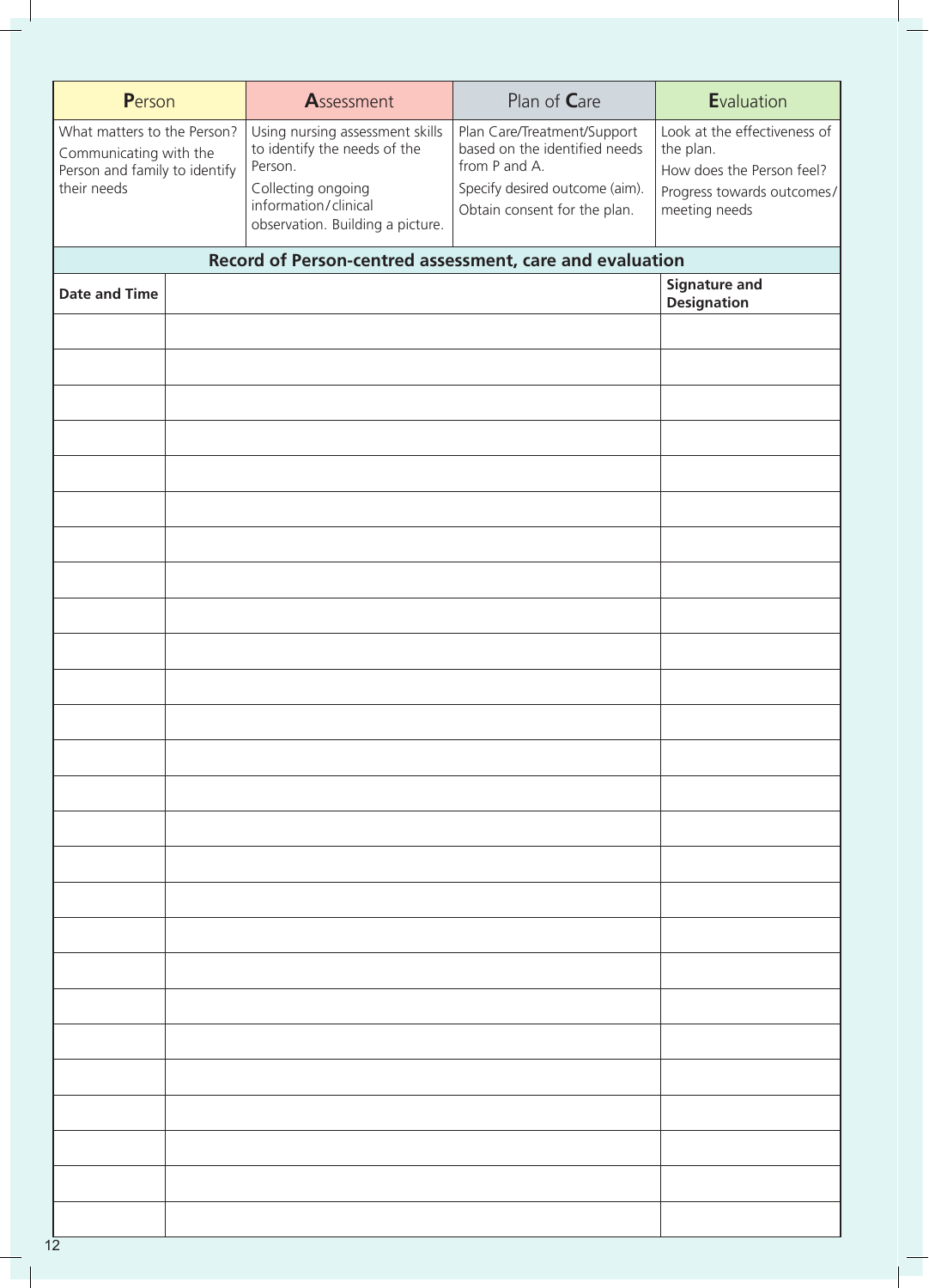| Person                                                                                                | Assessment                                                                                                                                                   | Plan of Care                                                                                                                                    | Evaluation                                                                                                            |
|-------------------------------------------------------------------------------------------------------|--------------------------------------------------------------------------------------------------------------------------------------------------------------|-------------------------------------------------------------------------------------------------------------------------------------------------|-----------------------------------------------------------------------------------------------------------------------|
| What matters to the Person?<br>Communicating with the<br>Person and family to identify<br>their needs | Using nursing assessment skills<br>to identify the needs of the<br>Person.<br>Collecting ongoing<br>information/clinical<br>observation. Building a picture. | Plan Care/Treatment/Support<br>based on the identified needs<br>from P and A.<br>Specify desired outcome (aim).<br>Obtain consent for the plan. | Look at the effectiveness of<br>the plan.<br>How does the Person feel?<br>Progress towards outcomes/<br>meeting needs |
|                                                                                                       | Record of Person-centred assessment, care and evaluation                                                                                                     |                                                                                                                                                 |                                                                                                                       |
| <b>Date and Time</b>                                                                                  |                                                                                                                                                              |                                                                                                                                                 | <b>Signature and</b><br><b>Designation</b>                                                                            |
|                                                                                                       |                                                                                                                                                              |                                                                                                                                                 |                                                                                                                       |
|                                                                                                       |                                                                                                                                                              |                                                                                                                                                 |                                                                                                                       |
|                                                                                                       |                                                                                                                                                              |                                                                                                                                                 |                                                                                                                       |
|                                                                                                       |                                                                                                                                                              |                                                                                                                                                 |                                                                                                                       |
|                                                                                                       |                                                                                                                                                              |                                                                                                                                                 |                                                                                                                       |
|                                                                                                       |                                                                                                                                                              |                                                                                                                                                 |                                                                                                                       |
|                                                                                                       |                                                                                                                                                              |                                                                                                                                                 |                                                                                                                       |
|                                                                                                       |                                                                                                                                                              |                                                                                                                                                 |                                                                                                                       |
|                                                                                                       |                                                                                                                                                              |                                                                                                                                                 |                                                                                                                       |
|                                                                                                       |                                                                                                                                                              |                                                                                                                                                 |                                                                                                                       |
|                                                                                                       |                                                                                                                                                              |                                                                                                                                                 |                                                                                                                       |
|                                                                                                       |                                                                                                                                                              |                                                                                                                                                 |                                                                                                                       |
|                                                                                                       |                                                                                                                                                              |                                                                                                                                                 |                                                                                                                       |
|                                                                                                       |                                                                                                                                                              |                                                                                                                                                 |                                                                                                                       |
|                                                                                                       |                                                                                                                                                              |                                                                                                                                                 |                                                                                                                       |
|                                                                                                       |                                                                                                                                                              |                                                                                                                                                 |                                                                                                                       |
|                                                                                                       |                                                                                                                                                              |                                                                                                                                                 |                                                                                                                       |
|                                                                                                       |                                                                                                                                                              |                                                                                                                                                 |                                                                                                                       |
|                                                                                                       |                                                                                                                                                              |                                                                                                                                                 |                                                                                                                       |
|                                                                                                       |                                                                                                                                                              |                                                                                                                                                 |                                                                                                                       |
|                                                                                                       |                                                                                                                                                              |                                                                                                                                                 |                                                                                                                       |
|                                                                                                       |                                                                                                                                                              |                                                                                                                                                 |                                                                                                                       |
|                                                                                                       |                                                                                                                                                              |                                                                                                                                                 |                                                                                                                       |
|                                                                                                       |                                                                                                                                                              |                                                                                                                                                 |                                                                                                                       |
|                                                                                                       |                                                                                                                                                              |                                                                                                                                                 |                                                                                                                       |
|                                                                                                       |                                                                                                                                                              |                                                                                                                                                 |                                                                                                                       |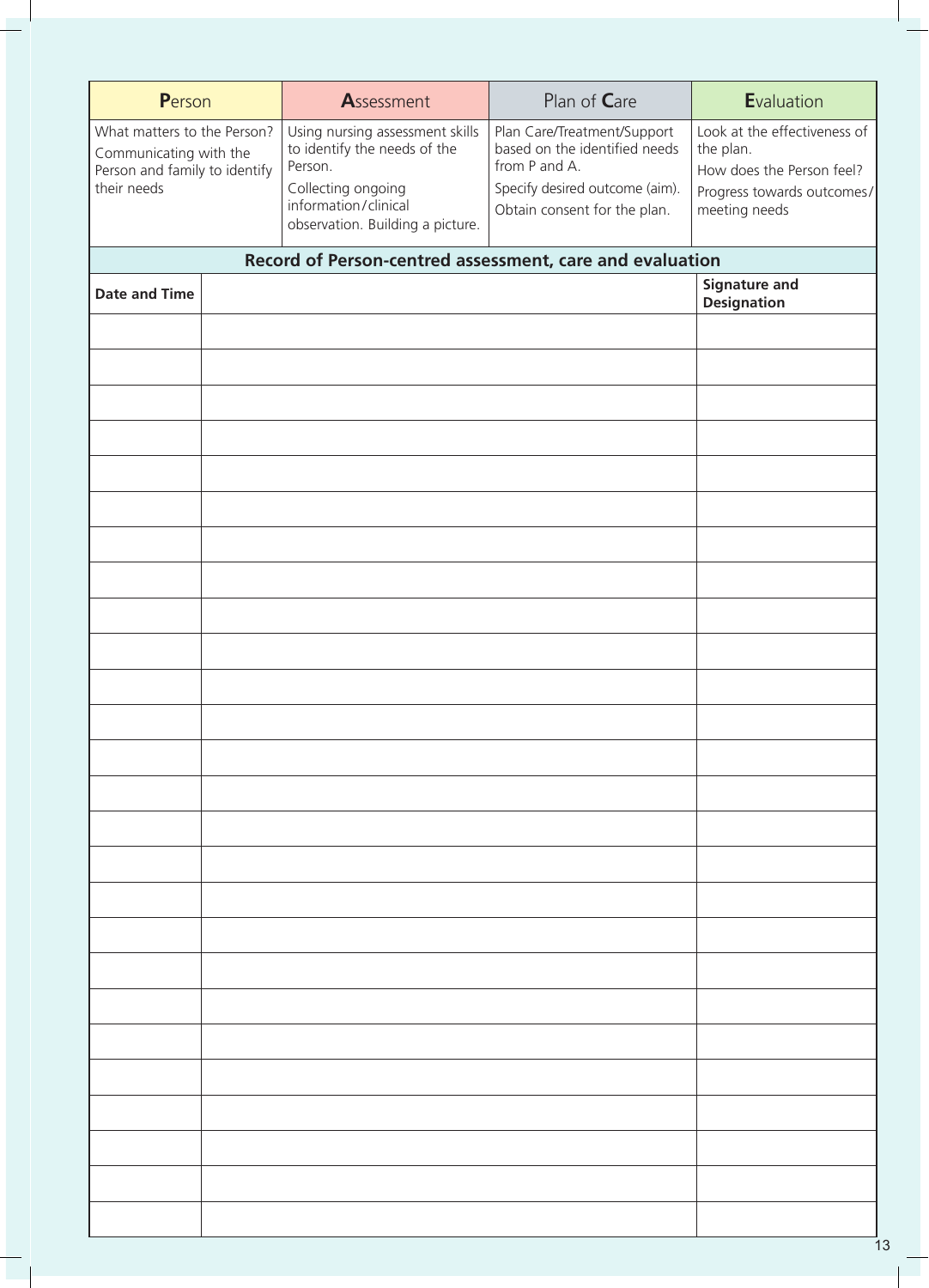| Person                                                                                                | Assessment                                                                                                                                                   | Plan of Care                                                                                                                                    | Evaluation                                                                                                            |
|-------------------------------------------------------------------------------------------------------|--------------------------------------------------------------------------------------------------------------------------------------------------------------|-------------------------------------------------------------------------------------------------------------------------------------------------|-----------------------------------------------------------------------------------------------------------------------|
| What matters to the Person?<br>Communicating with the<br>Person and family to identify<br>their needs | Using nursing assessment skills<br>to identify the needs of the<br>Person.<br>Collecting ongoing<br>information/clinical<br>observation. Building a picture. | Plan Care/Treatment/Support<br>based on the identified needs<br>from P and A.<br>Specify desired outcome (aim).<br>Obtain consent for the plan. | Look at the effectiveness of<br>the plan.<br>How does the Person feel?<br>Progress towards outcomes/<br>meeting needs |
|                                                                                                       | Record of Person-centred assessment, care and evaluation                                                                                                     |                                                                                                                                                 |                                                                                                                       |
| <b>Date and Time</b>                                                                                  |                                                                                                                                                              |                                                                                                                                                 | <b>Signature and</b><br><b>Designation</b>                                                                            |
|                                                                                                       |                                                                                                                                                              |                                                                                                                                                 |                                                                                                                       |
|                                                                                                       |                                                                                                                                                              |                                                                                                                                                 |                                                                                                                       |
|                                                                                                       |                                                                                                                                                              |                                                                                                                                                 |                                                                                                                       |
|                                                                                                       |                                                                                                                                                              |                                                                                                                                                 |                                                                                                                       |
|                                                                                                       |                                                                                                                                                              |                                                                                                                                                 |                                                                                                                       |
|                                                                                                       |                                                                                                                                                              |                                                                                                                                                 |                                                                                                                       |
|                                                                                                       |                                                                                                                                                              |                                                                                                                                                 |                                                                                                                       |
|                                                                                                       |                                                                                                                                                              |                                                                                                                                                 |                                                                                                                       |
|                                                                                                       |                                                                                                                                                              |                                                                                                                                                 |                                                                                                                       |
|                                                                                                       |                                                                                                                                                              |                                                                                                                                                 |                                                                                                                       |
|                                                                                                       |                                                                                                                                                              |                                                                                                                                                 |                                                                                                                       |
|                                                                                                       |                                                                                                                                                              |                                                                                                                                                 |                                                                                                                       |
|                                                                                                       |                                                                                                                                                              |                                                                                                                                                 |                                                                                                                       |
|                                                                                                       |                                                                                                                                                              |                                                                                                                                                 |                                                                                                                       |
|                                                                                                       |                                                                                                                                                              |                                                                                                                                                 |                                                                                                                       |
|                                                                                                       |                                                                                                                                                              |                                                                                                                                                 |                                                                                                                       |
|                                                                                                       |                                                                                                                                                              |                                                                                                                                                 |                                                                                                                       |
|                                                                                                       |                                                                                                                                                              |                                                                                                                                                 |                                                                                                                       |
|                                                                                                       |                                                                                                                                                              |                                                                                                                                                 |                                                                                                                       |
|                                                                                                       |                                                                                                                                                              |                                                                                                                                                 |                                                                                                                       |
|                                                                                                       |                                                                                                                                                              |                                                                                                                                                 |                                                                                                                       |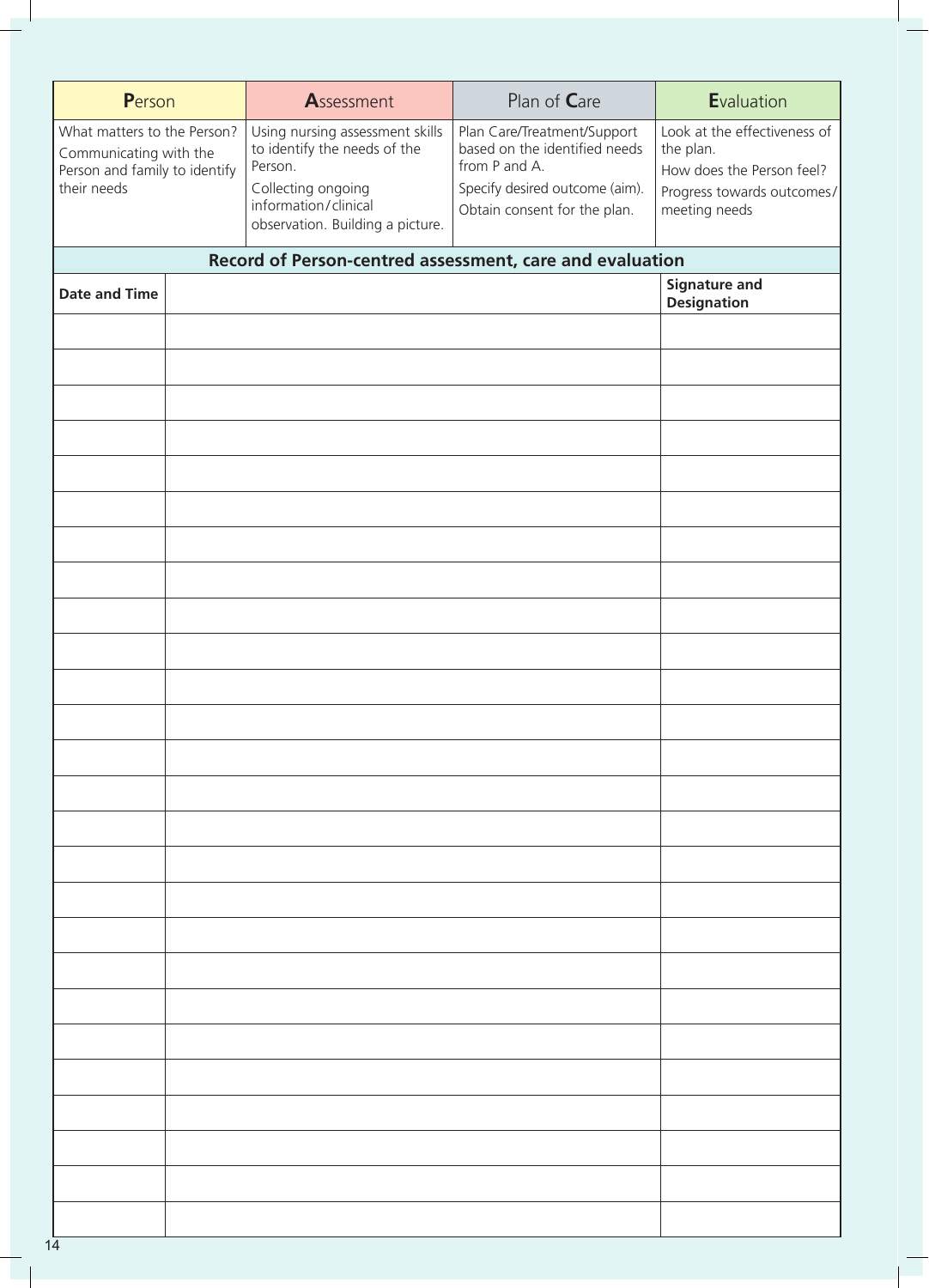| Person                                                                                                | Assessment                                                                                                                                                   | Plan of Care                                                                                                                                    | Evaluation                                                                                                            |
|-------------------------------------------------------------------------------------------------------|--------------------------------------------------------------------------------------------------------------------------------------------------------------|-------------------------------------------------------------------------------------------------------------------------------------------------|-----------------------------------------------------------------------------------------------------------------------|
| What matters to the Person?<br>Communicating with the<br>Person and family to identify<br>their needs | Using nursing assessment skills<br>to identify the needs of the<br>Person.<br>Collecting ongoing<br>information/clinical<br>observation. Building a picture. | Plan Care/Treatment/Support<br>based on the identified needs<br>from P and A.<br>Specify desired outcome (aim).<br>Obtain consent for the plan. | Look at the effectiveness of<br>the plan.<br>How does the Person feel?<br>Progress towards outcomes/<br>meeting needs |
|                                                                                                       | Record of Person-centred assessment, care and evaluation                                                                                                     |                                                                                                                                                 |                                                                                                                       |
| <b>Date and Time</b>                                                                                  |                                                                                                                                                              |                                                                                                                                                 | <b>Signature and</b><br><b>Designation</b>                                                                            |
|                                                                                                       |                                                                                                                                                              |                                                                                                                                                 |                                                                                                                       |
|                                                                                                       |                                                                                                                                                              |                                                                                                                                                 |                                                                                                                       |
|                                                                                                       |                                                                                                                                                              |                                                                                                                                                 |                                                                                                                       |
|                                                                                                       |                                                                                                                                                              |                                                                                                                                                 |                                                                                                                       |
|                                                                                                       |                                                                                                                                                              |                                                                                                                                                 |                                                                                                                       |
|                                                                                                       |                                                                                                                                                              |                                                                                                                                                 |                                                                                                                       |
|                                                                                                       |                                                                                                                                                              |                                                                                                                                                 |                                                                                                                       |
|                                                                                                       |                                                                                                                                                              |                                                                                                                                                 |                                                                                                                       |
|                                                                                                       |                                                                                                                                                              |                                                                                                                                                 |                                                                                                                       |
|                                                                                                       |                                                                                                                                                              |                                                                                                                                                 |                                                                                                                       |
|                                                                                                       |                                                                                                                                                              |                                                                                                                                                 |                                                                                                                       |
|                                                                                                       |                                                                                                                                                              |                                                                                                                                                 |                                                                                                                       |
|                                                                                                       |                                                                                                                                                              |                                                                                                                                                 |                                                                                                                       |
|                                                                                                       |                                                                                                                                                              |                                                                                                                                                 |                                                                                                                       |
|                                                                                                       |                                                                                                                                                              |                                                                                                                                                 |                                                                                                                       |
|                                                                                                       |                                                                                                                                                              |                                                                                                                                                 |                                                                                                                       |
|                                                                                                       |                                                                                                                                                              |                                                                                                                                                 |                                                                                                                       |
|                                                                                                       |                                                                                                                                                              |                                                                                                                                                 |                                                                                                                       |
|                                                                                                       |                                                                                                                                                              |                                                                                                                                                 |                                                                                                                       |
|                                                                                                       |                                                                                                                                                              |                                                                                                                                                 |                                                                                                                       |
|                                                                                                       |                                                                                                                                                              |                                                                                                                                                 |                                                                                                                       |
|                                                                                                       |                                                                                                                                                              |                                                                                                                                                 |                                                                                                                       |
|                                                                                                       |                                                                                                                                                              |                                                                                                                                                 |                                                                                                                       |
|                                                                                                       |                                                                                                                                                              |                                                                                                                                                 |                                                                                                                       |
|                                                                                                       |                                                                                                                                                              |                                                                                                                                                 |                                                                                                                       |
|                                                                                                       |                                                                                                                                                              |                                                                                                                                                 |                                                                                                                       |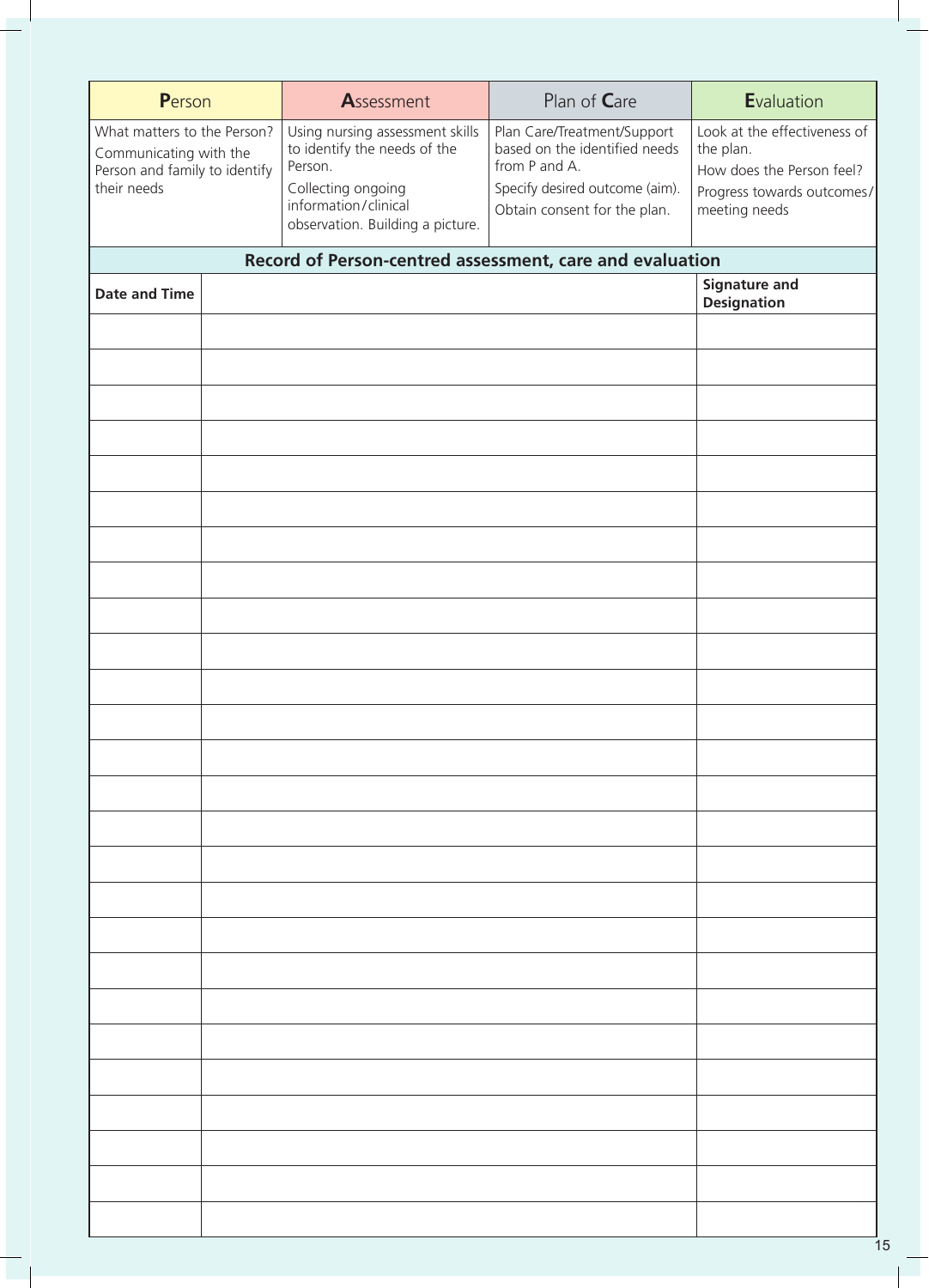| Person                                                                                                | Assessment                                                                                                                                                   | Plan of Care                                                                                                                                    | Evaluation                                                                                                            |
|-------------------------------------------------------------------------------------------------------|--------------------------------------------------------------------------------------------------------------------------------------------------------------|-------------------------------------------------------------------------------------------------------------------------------------------------|-----------------------------------------------------------------------------------------------------------------------|
| What matters to the Person?<br>Communicating with the<br>Person and family to identify<br>their needs | Using nursing assessment skills<br>to identify the needs of the<br>Person.<br>Collecting ongoing<br>information/clinical<br>observation. Building a picture. | Plan Care/Treatment/Support<br>based on the identified needs<br>from P and A.<br>Specify desired outcome (aim).<br>Obtain consent for the plan. | Look at the effectiveness of<br>the plan.<br>How does the Person feel?<br>Progress towards outcomes/<br>meeting needs |
|                                                                                                       | Record of Person-centred assessment, care and evaluation                                                                                                     |                                                                                                                                                 |                                                                                                                       |
| <b>Date and Time</b>                                                                                  |                                                                                                                                                              |                                                                                                                                                 | <b>Signature and</b><br><b>Designation</b>                                                                            |
|                                                                                                       |                                                                                                                                                              |                                                                                                                                                 |                                                                                                                       |
|                                                                                                       |                                                                                                                                                              |                                                                                                                                                 |                                                                                                                       |
|                                                                                                       |                                                                                                                                                              |                                                                                                                                                 |                                                                                                                       |
|                                                                                                       |                                                                                                                                                              |                                                                                                                                                 |                                                                                                                       |
|                                                                                                       |                                                                                                                                                              |                                                                                                                                                 |                                                                                                                       |
|                                                                                                       |                                                                                                                                                              |                                                                                                                                                 |                                                                                                                       |
|                                                                                                       |                                                                                                                                                              |                                                                                                                                                 |                                                                                                                       |
|                                                                                                       |                                                                                                                                                              |                                                                                                                                                 |                                                                                                                       |
|                                                                                                       |                                                                                                                                                              |                                                                                                                                                 |                                                                                                                       |
|                                                                                                       |                                                                                                                                                              |                                                                                                                                                 |                                                                                                                       |
|                                                                                                       |                                                                                                                                                              |                                                                                                                                                 |                                                                                                                       |
|                                                                                                       |                                                                                                                                                              |                                                                                                                                                 |                                                                                                                       |
|                                                                                                       |                                                                                                                                                              |                                                                                                                                                 |                                                                                                                       |
|                                                                                                       |                                                                                                                                                              |                                                                                                                                                 |                                                                                                                       |
|                                                                                                       |                                                                                                                                                              |                                                                                                                                                 |                                                                                                                       |
|                                                                                                       |                                                                                                                                                              |                                                                                                                                                 |                                                                                                                       |
|                                                                                                       |                                                                                                                                                              |                                                                                                                                                 |                                                                                                                       |
|                                                                                                       |                                                                                                                                                              |                                                                                                                                                 |                                                                                                                       |
|                                                                                                       |                                                                                                                                                              |                                                                                                                                                 |                                                                                                                       |
|                                                                                                       |                                                                                                                                                              |                                                                                                                                                 |                                                                                                                       |
|                                                                                                       |                                                                                                                                                              |                                                                                                                                                 |                                                                                                                       |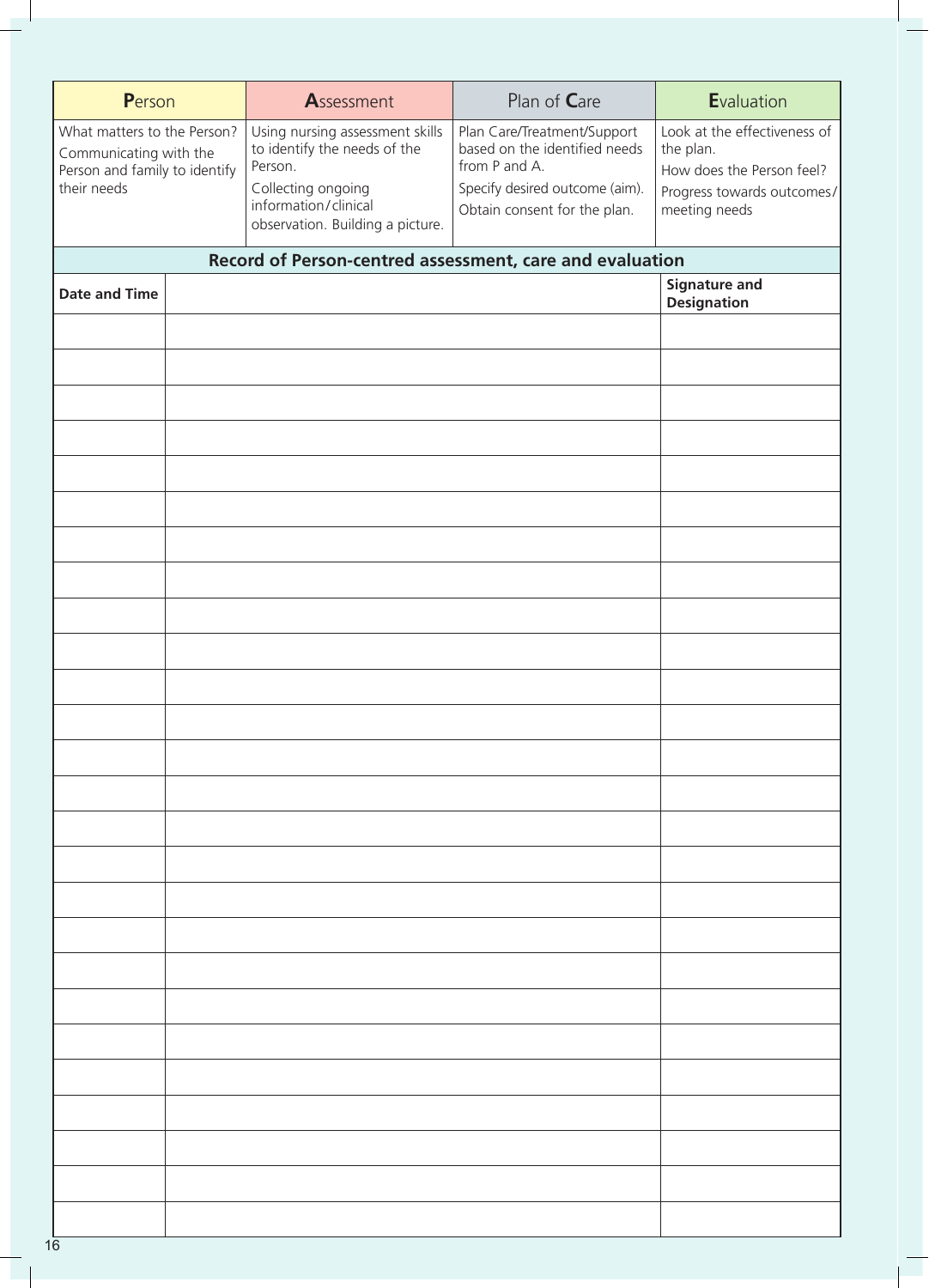| Person                                                                                                | Assessment                                                                                                                                                   | Plan of Care                                                                                                                                    | Evaluation                                                                                                            |
|-------------------------------------------------------------------------------------------------------|--------------------------------------------------------------------------------------------------------------------------------------------------------------|-------------------------------------------------------------------------------------------------------------------------------------------------|-----------------------------------------------------------------------------------------------------------------------|
| What matters to the Person?<br>Communicating with the<br>Person and family to identify<br>their needs | Using nursing assessment skills<br>to identify the needs of the<br>Person.<br>Collecting ongoing<br>information/clinical<br>observation. Building a picture. | Plan Care/Treatment/Support<br>based on the identified needs<br>from P and A.<br>Specify desired outcome (aim).<br>Obtain consent for the plan. | Look at the effectiveness of<br>the plan.<br>How does the Person feel?<br>Progress towards outcomes/<br>meeting needs |
|                                                                                                       | Record of Person-centred assessment, care and evaluation                                                                                                     |                                                                                                                                                 |                                                                                                                       |
| <b>Date and Time</b>                                                                                  |                                                                                                                                                              |                                                                                                                                                 | <b>Signature and</b><br><b>Designation</b>                                                                            |
|                                                                                                       |                                                                                                                                                              |                                                                                                                                                 |                                                                                                                       |
|                                                                                                       |                                                                                                                                                              |                                                                                                                                                 |                                                                                                                       |
|                                                                                                       |                                                                                                                                                              |                                                                                                                                                 |                                                                                                                       |
|                                                                                                       |                                                                                                                                                              |                                                                                                                                                 |                                                                                                                       |
|                                                                                                       |                                                                                                                                                              |                                                                                                                                                 |                                                                                                                       |
|                                                                                                       |                                                                                                                                                              |                                                                                                                                                 |                                                                                                                       |
|                                                                                                       |                                                                                                                                                              |                                                                                                                                                 |                                                                                                                       |
|                                                                                                       |                                                                                                                                                              |                                                                                                                                                 |                                                                                                                       |
|                                                                                                       |                                                                                                                                                              |                                                                                                                                                 |                                                                                                                       |
|                                                                                                       |                                                                                                                                                              |                                                                                                                                                 |                                                                                                                       |
|                                                                                                       |                                                                                                                                                              |                                                                                                                                                 |                                                                                                                       |
|                                                                                                       |                                                                                                                                                              |                                                                                                                                                 |                                                                                                                       |
|                                                                                                       |                                                                                                                                                              |                                                                                                                                                 |                                                                                                                       |
|                                                                                                       |                                                                                                                                                              |                                                                                                                                                 |                                                                                                                       |
|                                                                                                       |                                                                                                                                                              |                                                                                                                                                 |                                                                                                                       |
|                                                                                                       |                                                                                                                                                              |                                                                                                                                                 |                                                                                                                       |
|                                                                                                       |                                                                                                                                                              |                                                                                                                                                 |                                                                                                                       |
|                                                                                                       |                                                                                                                                                              |                                                                                                                                                 |                                                                                                                       |
|                                                                                                       |                                                                                                                                                              |                                                                                                                                                 |                                                                                                                       |
|                                                                                                       |                                                                                                                                                              |                                                                                                                                                 |                                                                                                                       |
|                                                                                                       |                                                                                                                                                              |                                                                                                                                                 |                                                                                                                       |
|                                                                                                       |                                                                                                                                                              |                                                                                                                                                 |                                                                                                                       |
|                                                                                                       |                                                                                                                                                              |                                                                                                                                                 |                                                                                                                       |
|                                                                                                       |                                                                                                                                                              |                                                                                                                                                 |                                                                                                                       |
|                                                                                                       |                                                                                                                                                              |                                                                                                                                                 |                                                                                                                       |
|                                                                                                       |                                                                                                                                                              |                                                                                                                                                 |                                                                                                                       |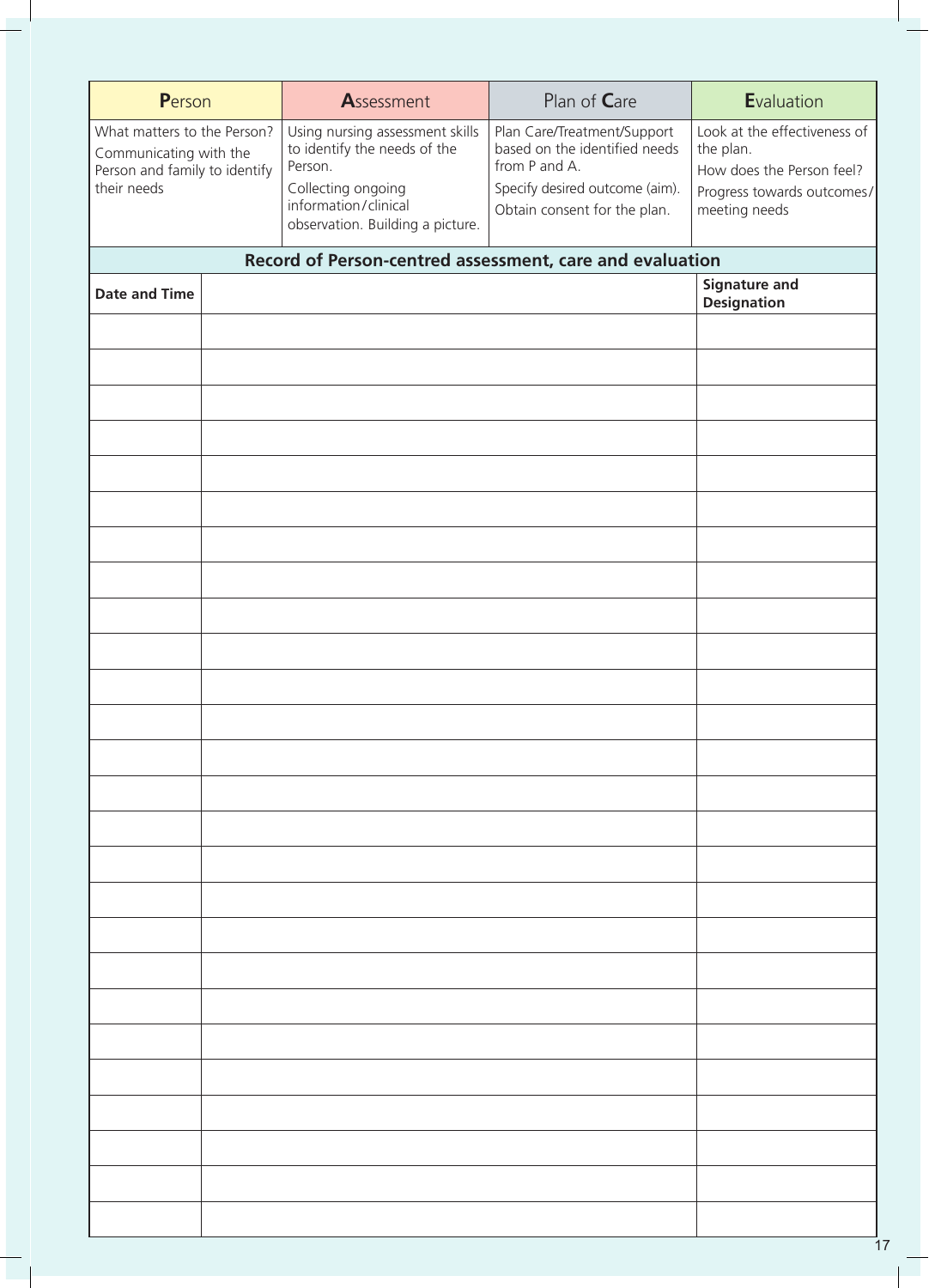| Person                                                                                                | Assessment                                                                                                                                                   | Plan of Care                                                                                                                                    | Evaluation                                                                                                            |
|-------------------------------------------------------------------------------------------------------|--------------------------------------------------------------------------------------------------------------------------------------------------------------|-------------------------------------------------------------------------------------------------------------------------------------------------|-----------------------------------------------------------------------------------------------------------------------|
| What matters to the Person?<br>Communicating with the<br>Person and family to identify<br>their needs | Using nursing assessment skills<br>to identify the needs of the<br>Person.<br>Collecting ongoing<br>information/clinical<br>observation. Building a picture. | Plan Care/Treatment/Support<br>based on the identified needs<br>from P and A.<br>Specify desired outcome (aim).<br>Obtain consent for the plan. | Look at the effectiveness of<br>the plan.<br>How does the Person feel?<br>Progress towards outcomes/<br>meeting needs |
|                                                                                                       | Record of Person-centred assessment, care and evaluation                                                                                                     |                                                                                                                                                 |                                                                                                                       |
| <b>Date and Time</b>                                                                                  |                                                                                                                                                              |                                                                                                                                                 | <b>Signature and</b><br><b>Designation</b>                                                                            |
|                                                                                                       |                                                                                                                                                              |                                                                                                                                                 |                                                                                                                       |
|                                                                                                       |                                                                                                                                                              |                                                                                                                                                 |                                                                                                                       |
|                                                                                                       |                                                                                                                                                              |                                                                                                                                                 |                                                                                                                       |
|                                                                                                       |                                                                                                                                                              |                                                                                                                                                 |                                                                                                                       |
|                                                                                                       |                                                                                                                                                              |                                                                                                                                                 |                                                                                                                       |
|                                                                                                       |                                                                                                                                                              |                                                                                                                                                 |                                                                                                                       |
|                                                                                                       |                                                                                                                                                              |                                                                                                                                                 |                                                                                                                       |
|                                                                                                       |                                                                                                                                                              |                                                                                                                                                 |                                                                                                                       |
|                                                                                                       |                                                                                                                                                              |                                                                                                                                                 |                                                                                                                       |
|                                                                                                       |                                                                                                                                                              |                                                                                                                                                 |                                                                                                                       |
|                                                                                                       |                                                                                                                                                              |                                                                                                                                                 |                                                                                                                       |
|                                                                                                       |                                                                                                                                                              |                                                                                                                                                 |                                                                                                                       |
|                                                                                                       |                                                                                                                                                              |                                                                                                                                                 |                                                                                                                       |
|                                                                                                       |                                                                                                                                                              |                                                                                                                                                 |                                                                                                                       |
|                                                                                                       |                                                                                                                                                              |                                                                                                                                                 |                                                                                                                       |
|                                                                                                       |                                                                                                                                                              |                                                                                                                                                 |                                                                                                                       |
|                                                                                                       |                                                                                                                                                              |                                                                                                                                                 |                                                                                                                       |
|                                                                                                       |                                                                                                                                                              |                                                                                                                                                 |                                                                                                                       |
|                                                                                                       |                                                                                                                                                              |                                                                                                                                                 |                                                                                                                       |
|                                                                                                       |                                                                                                                                                              |                                                                                                                                                 |                                                                                                                       |
|                                                                                                       |                                                                                                                                                              |                                                                                                                                                 |                                                                                                                       |
|                                                                                                       |                                                                                                                                                              |                                                                                                                                                 |                                                                                                                       |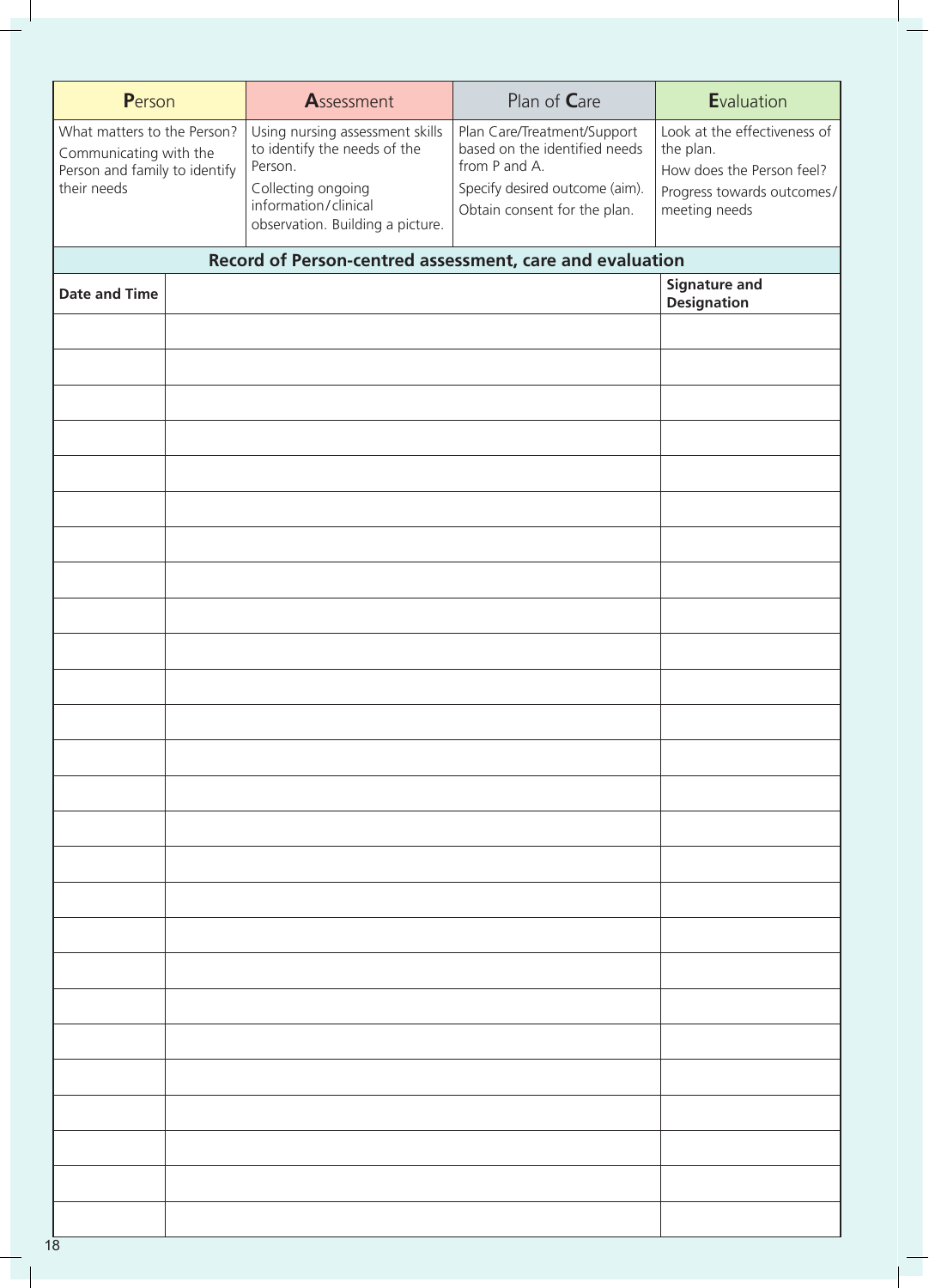| Person                                                                                                | Assessment                                                                                                                                                   | Plan of Care                                                                                                                                    | Evaluation                                                                                                            |
|-------------------------------------------------------------------------------------------------------|--------------------------------------------------------------------------------------------------------------------------------------------------------------|-------------------------------------------------------------------------------------------------------------------------------------------------|-----------------------------------------------------------------------------------------------------------------------|
| What matters to the Person?<br>Communicating with the<br>Person and family to identify<br>their needs | Using nursing assessment skills<br>to identify the needs of the<br>Person.<br>Collecting ongoing<br>information/clinical<br>observation. Building a picture. | Plan Care/Treatment/Support<br>based on the identified needs<br>from P and A.<br>Specify desired outcome (aim).<br>Obtain consent for the plan. | Look at the effectiveness of<br>the plan.<br>How does the Person feel?<br>Progress towards outcomes/<br>meeting needs |
|                                                                                                       | Record of Person-centred assessment, care and evaluation                                                                                                     |                                                                                                                                                 |                                                                                                                       |
| <b>Date and Time</b>                                                                                  |                                                                                                                                                              |                                                                                                                                                 | <b>Signature and</b><br><b>Designation</b>                                                                            |
|                                                                                                       |                                                                                                                                                              |                                                                                                                                                 |                                                                                                                       |
|                                                                                                       |                                                                                                                                                              |                                                                                                                                                 |                                                                                                                       |
|                                                                                                       |                                                                                                                                                              |                                                                                                                                                 |                                                                                                                       |
|                                                                                                       |                                                                                                                                                              |                                                                                                                                                 |                                                                                                                       |
|                                                                                                       |                                                                                                                                                              |                                                                                                                                                 |                                                                                                                       |
|                                                                                                       |                                                                                                                                                              |                                                                                                                                                 |                                                                                                                       |
|                                                                                                       |                                                                                                                                                              |                                                                                                                                                 |                                                                                                                       |
|                                                                                                       |                                                                                                                                                              |                                                                                                                                                 |                                                                                                                       |
|                                                                                                       |                                                                                                                                                              |                                                                                                                                                 |                                                                                                                       |
|                                                                                                       |                                                                                                                                                              |                                                                                                                                                 |                                                                                                                       |
|                                                                                                       |                                                                                                                                                              |                                                                                                                                                 |                                                                                                                       |
|                                                                                                       |                                                                                                                                                              |                                                                                                                                                 |                                                                                                                       |
|                                                                                                       |                                                                                                                                                              |                                                                                                                                                 |                                                                                                                       |
|                                                                                                       |                                                                                                                                                              |                                                                                                                                                 |                                                                                                                       |
|                                                                                                       |                                                                                                                                                              |                                                                                                                                                 |                                                                                                                       |
|                                                                                                       |                                                                                                                                                              |                                                                                                                                                 |                                                                                                                       |
|                                                                                                       |                                                                                                                                                              |                                                                                                                                                 |                                                                                                                       |
|                                                                                                       |                                                                                                                                                              |                                                                                                                                                 |                                                                                                                       |
|                                                                                                       |                                                                                                                                                              |                                                                                                                                                 |                                                                                                                       |
|                                                                                                       |                                                                                                                                                              |                                                                                                                                                 |                                                                                                                       |
|                                                                                                       |                                                                                                                                                              |                                                                                                                                                 |                                                                                                                       |
|                                                                                                       |                                                                                                                                                              |                                                                                                                                                 |                                                                                                                       |
|                                                                                                       |                                                                                                                                                              |                                                                                                                                                 |                                                                                                                       |
|                                                                                                       |                                                                                                                                                              |                                                                                                                                                 |                                                                                                                       |
|                                                                                                       |                                                                                                                                                              |                                                                                                                                                 |                                                                                                                       |
|                                                                                                       |                                                                                                                                                              |                                                                                                                                                 |                                                                                                                       |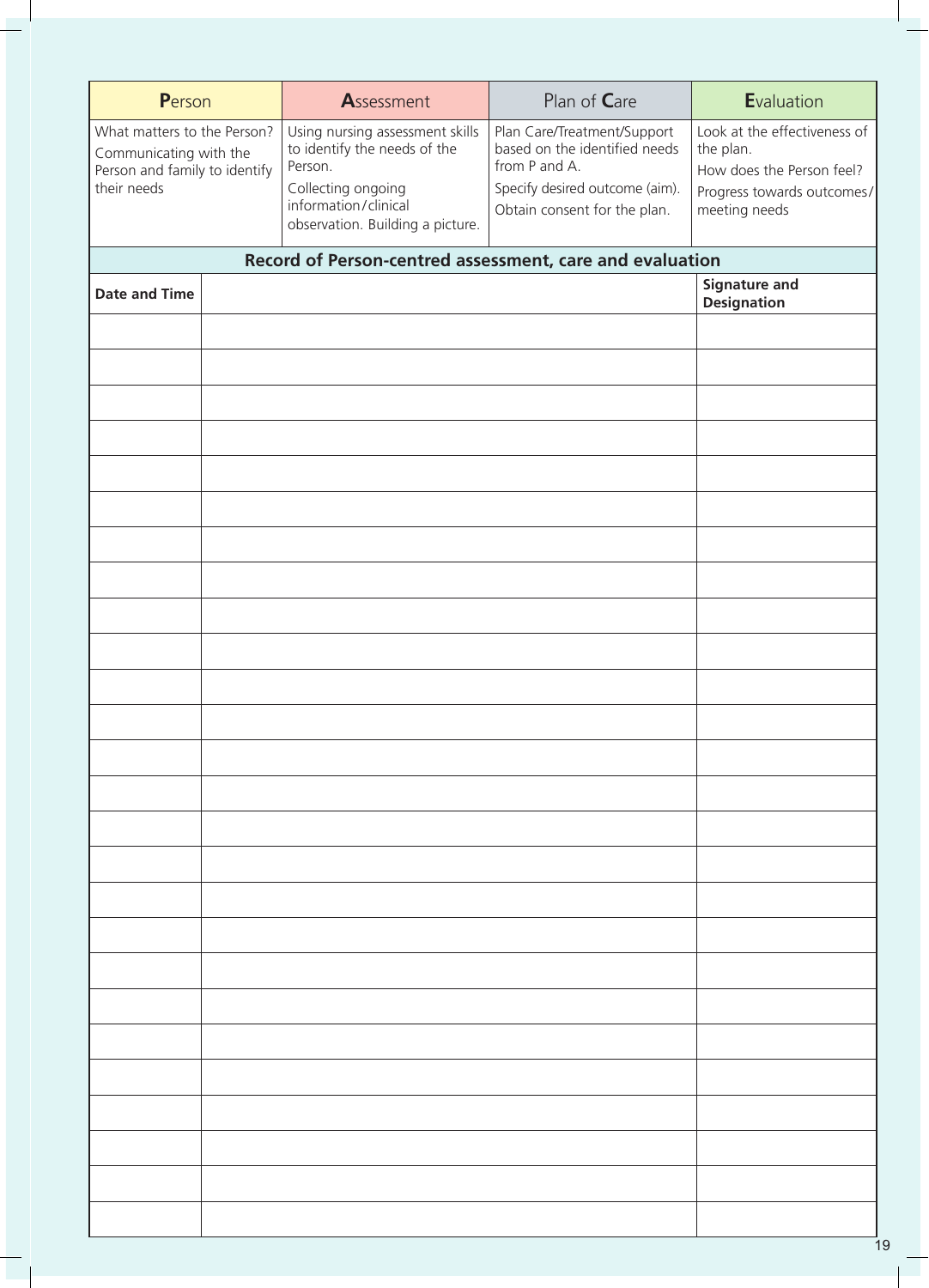| Person                                                                                                | Assessment                                                                                                                                                   | Plan of Care                                                                                                                                    | Evaluation                                                                                                            |
|-------------------------------------------------------------------------------------------------------|--------------------------------------------------------------------------------------------------------------------------------------------------------------|-------------------------------------------------------------------------------------------------------------------------------------------------|-----------------------------------------------------------------------------------------------------------------------|
| What matters to the Person?<br>Communicating with the<br>Person and family to identify<br>their needs | Using nursing assessment skills<br>to identify the needs of the<br>Person.<br>Collecting ongoing<br>information/clinical<br>observation. Building a picture. | Plan Care/Treatment/Support<br>based on the identified needs<br>from P and A.<br>Specify desired outcome (aim).<br>Obtain consent for the plan. | Look at the effectiveness of<br>the plan.<br>How does the Person feel?<br>Progress towards outcomes/<br>meeting needs |
|                                                                                                       | Record of Person-centred assessment, care and evaluation                                                                                                     |                                                                                                                                                 |                                                                                                                       |
| <b>Date and Time</b>                                                                                  |                                                                                                                                                              |                                                                                                                                                 | <b>Signature and</b><br><b>Designation</b>                                                                            |
|                                                                                                       |                                                                                                                                                              |                                                                                                                                                 |                                                                                                                       |
|                                                                                                       |                                                                                                                                                              |                                                                                                                                                 |                                                                                                                       |
|                                                                                                       |                                                                                                                                                              |                                                                                                                                                 |                                                                                                                       |
|                                                                                                       |                                                                                                                                                              |                                                                                                                                                 |                                                                                                                       |
|                                                                                                       |                                                                                                                                                              |                                                                                                                                                 |                                                                                                                       |
|                                                                                                       |                                                                                                                                                              |                                                                                                                                                 |                                                                                                                       |
|                                                                                                       |                                                                                                                                                              |                                                                                                                                                 |                                                                                                                       |
|                                                                                                       |                                                                                                                                                              |                                                                                                                                                 |                                                                                                                       |
|                                                                                                       |                                                                                                                                                              |                                                                                                                                                 |                                                                                                                       |
|                                                                                                       |                                                                                                                                                              |                                                                                                                                                 |                                                                                                                       |
|                                                                                                       |                                                                                                                                                              |                                                                                                                                                 |                                                                                                                       |
|                                                                                                       |                                                                                                                                                              |                                                                                                                                                 |                                                                                                                       |
|                                                                                                       |                                                                                                                                                              |                                                                                                                                                 |                                                                                                                       |
|                                                                                                       |                                                                                                                                                              |                                                                                                                                                 |                                                                                                                       |
|                                                                                                       |                                                                                                                                                              |                                                                                                                                                 |                                                                                                                       |
|                                                                                                       |                                                                                                                                                              |                                                                                                                                                 |                                                                                                                       |
|                                                                                                       |                                                                                                                                                              |                                                                                                                                                 |                                                                                                                       |
|                                                                                                       |                                                                                                                                                              |                                                                                                                                                 |                                                                                                                       |
|                                                                                                       |                                                                                                                                                              |                                                                                                                                                 |                                                                                                                       |
|                                                                                                       |                                                                                                                                                              |                                                                                                                                                 |                                                                                                                       |
|                                                                                                       |                                                                                                                                                              |                                                                                                                                                 |                                                                                                                       |
|                                                                                                       |                                                                                                                                                              |                                                                                                                                                 |                                                                                                                       |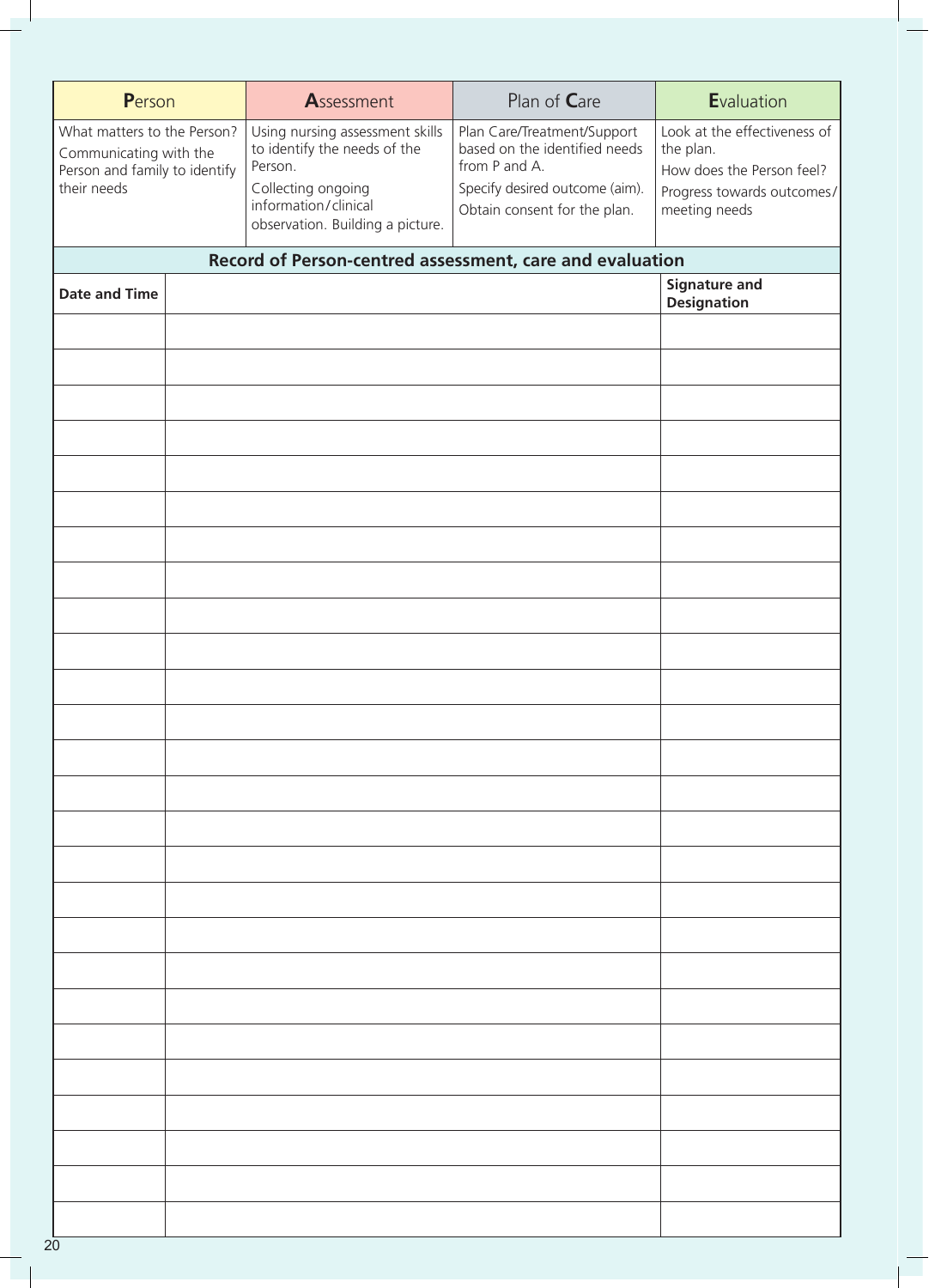| Person                                                                                                | Assessment                                                                                                                                                   | Plan of Care                                                                                                                                    | Evaluation                                                                                                            |
|-------------------------------------------------------------------------------------------------------|--------------------------------------------------------------------------------------------------------------------------------------------------------------|-------------------------------------------------------------------------------------------------------------------------------------------------|-----------------------------------------------------------------------------------------------------------------------|
| What matters to the Person?<br>Communicating with the<br>Person and family to identify<br>their needs | Using nursing assessment skills<br>to identify the needs of the<br>Person.<br>Collecting ongoing<br>information/clinical<br>observation. Building a picture. | Plan Care/Treatment/Support<br>based on the identified needs<br>from P and A.<br>Specify desired outcome (aim).<br>Obtain consent for the plan. | Look at the effectiveness of<br>the plan.<br>How does the Person feel?<br>Progress towards outcomes/<br>meeting needs |
|                                                                                                       | Record of Person-centred assessment, care and evaluation                                                                                                     |                                                                                                                                                 |                                                                                                                       |
| <b>Date and Time</b>                                                                                  |                                                                                                                                                              |                                                                                                                                                 | <b>Signature and</b><br><b>Designation</b>                                                                            |
|                                                                                                       |                                                                                                                                                              |                                                                                                                                                 |                                                                                                                       |
|                                                                                                       |                                                                                                                                                              |                                                                                                                                                 |                                                                                                                       |
|                                                                                                       |                                                                                                                                                              |                                                                                                                                                 |                                                                                                                       |
|                                                                                                       |                                                                                                                                                              |                                                                                                                                                 |                                                                                                                       |
|                                                                                                       |                                                                                                                                                              |                                                                                                                                                 |                                                                                                                       |
|                                                                                                       |                                                                                                                                                              |                                                                                                                                                 |                                                                                                                       |
|                                                                                                       |                                                                                                                                                              |                                                                                                                                                 |                                                                                                                       |
|                                                                                                       |                                                                                                                                                              |                                                                                                                                                 |                                                                                                                       |
|                                                                                                       |                                                                                                                                                              |                                                                                                                                                 |                                                                                                                       |
|                                                                                                       |                                                                                                                                                              |                                                                                                                                                 |                                                                                                                       |
|                                                                                                       |                                                                                                                                                              |                                                                                                                                                 |                                                                                                                       |
|                                                                                                       |                                                                                                                                                              |                                                                                                                                                 |                                                                                                                       |
|                                                                                                       |                                                                                                                                                              |                                                                                                                                                 |                                                                                                                       |
|                                                                                                       |                                                                                                                                                              |                                                                                                                                                 |                                                                                                                       |
|                                                                                                       |                                                                                                                                                              |                                                                                                                                                 |                                                                                                                       |
|                                                                                                       |                                                                                                                                                              |                                                                                                                                                 |                                                                                                                       |
|                                                                                                       |                                                                                                                                                              |                                                                                                                                                 |                                                                                                                       |
|                                                                                                       |                                                                                                                                                              |                                                                                                                                                 |                                                                                                                       |
|                                                                                                       |                                                                                                                                                              |                                                                                                                                                 |                                                                                                                       |
|                                                                                                       |                                                                                                                                                              |                                                                                                                                                 |                                                                                                                       |
|                                                                                                       |                                                                                                                                                              |                                                                                                                                                 |                                                                                                                       |
|                                                                                                       |                                                                                                                                                              |                                                                                                                                                 |                                                                                                                       |
|                                                                                                       |                                                                                                                                                              |                                                                                                                                                 |                                                                                                                       |
|                                                                                                       |                                                                                                                                                              |                                                                                                                                                 |                                                                                                                       |
|                                                                                                       |                                                                                                                                                              |                                                                                                                                                 |                                                                                                                       |
|                                                                                                       |                                                                                                                                                              |                                                                                                                                                 |                                                                                                                       |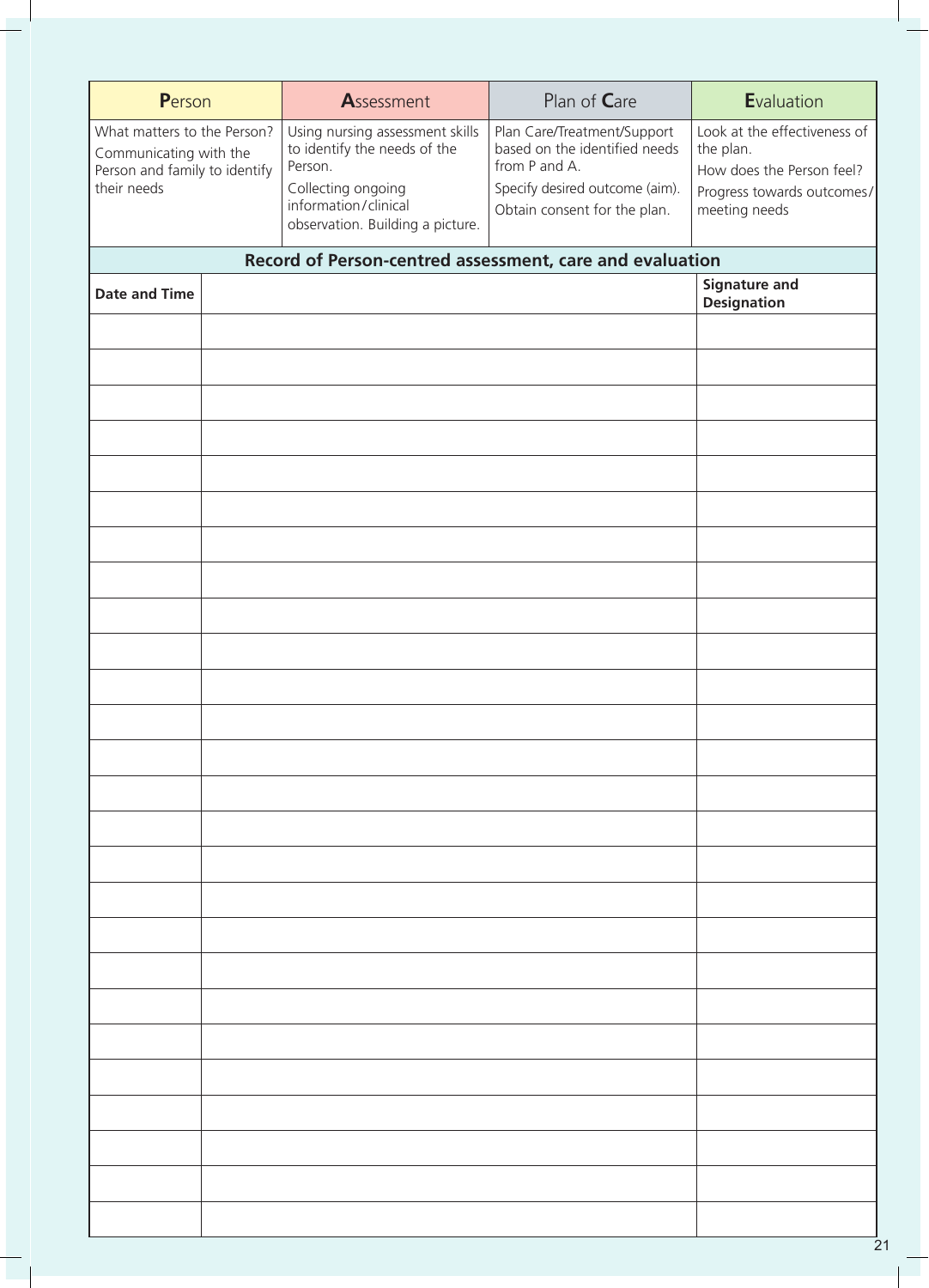| Person                                                                                                | Assessment                                                                                                                                                   | Plan of Care                                                                                                                                    | <b>E</b> valuation                                                                                                    |
|-------------------------------------------------------------------------------------------------------|--------------------------------------------------------------------------------------------------------------------------------------------------------------|-------------------------------------------------------------------------------------------------------------------------------------------------|-----------------------------------------------------------------------------------------------------------------------|
| What matters to the Person?<br>Communicating with the<br>Person and family to identify<br>their needs | Using nursing assessment skills<br>to identify the needs of the<br>Person.<br>Collecting ongoing<br>information/clinical<br>observation. Building a picture. | Plan Care/Treatment/Support<br>based on the identified needs<br>from P and A.<br>Specify desired outcome (aim).<br>Obtain consent for the plan. | Look at the effectiveness of<br>the plan.<br>How does the Person feel?<br>Progress towards outcomes/<br>meeting needs |
|                                                                                                       | Record of Person-centred assessment, care and evaluation                                                                                                     |                                                                                                                                                 |                                                                                                                       |
| <b>Date and Time</b>                                                                                  |                                                                                                                                                              |                                                                                                                                                 | <b>Signature and</b><br><b>Designation</b>                                                                            |
|                                                                                                       |                                                                                                                                                              |                                                                                                                                                 |                                                                                                                       |
|                                                                                                       |                                                                                                                                                              |                                                                                                                                                 |                                                                                                                       |
|                                                                                                       |                                                                                                                                                              |                                                                                                                                                 |                                                                                                                       |
|                                                                                                       |                                                                                                                                                              |                                                                                                                                                 |                                                                                                                       |
|                                                                                                       |                                                                                                                                                              |                                                                                                                                                 |                                                                                                                       |
|                                                                                                       |                                                                                                                                                              |                                                                                                                                                 |                                                                                                                       |
|                                                                                                       |                                                                                                                                                              |                                                                                                                                                 |                                                                                                                       |
|                                                                                                       |                                                                                                                                                              |                                                                                                                                                 |                                                                                                                       |
|                                                                                                       |                                                                                                                                                              |                                                                                                                                                 |                                                                                                                       |
|                                                                                                       |                                                                                                                                                              |                                                                                                                                                 |                                                                                                                       |
|                                                                                                       |                                                                                                                                                              |                                                                                                                                                 |                                                                                                                       |
|                                                                                                       |                                                                                                                                                              |                                                                                                                                                 |                                                                                                                       |
|                                                                                                       |                                                                                                                                                              |                                                                                                                                                 |                                                                                                                       |
|                                                                                                       |                                                                                                                                                              |                                                                                                                                                 |                                                                                                                       |
|                                                                                                       |                                                                                                                                                              |                                                                                                                                                 |                                                                                                                       |
|                                                                                                       |                                                                                                                                                              |                                                                                                                                                 |                                                                                                                       |
|                                                                                                       |                                                                                                                                                              |                                                                                                                                                 |                                                                                                                       |
|                                                                                                       |                                                                                                                                                              |                                                                                                                                                 |                                                                                                                       |
|                                                                                                       |                                                                                                                                                              |                                                                                                                                                 |                                                                                                                       |
|                                                                                                       |                                                                                                                                                              |                                                                                                                                                 |                                                                                                                       |
|                                                                                                       |                                                                                                                                                              |                                                                                                                                                 |                                                                                                                       |
|                                                                                                       |                                                                                                                                                              |                                                                                                                                                 |                                                                                                                       |
|                                                                                                       |                                                                                                                                                              |                                                                                                                                                 |                                                                                                                       |
|                                                                                                       |                                                                                                                                                              |                                                                                                                                                 |                                                                                                                       |
|                                                                                                       |                                                                                                                                                              |                                                                                                                                                 |                                                                                                                       |
|                                                                                                       |                                                                                                                                                              |                                                                                                                                                 |                                                                                                                       |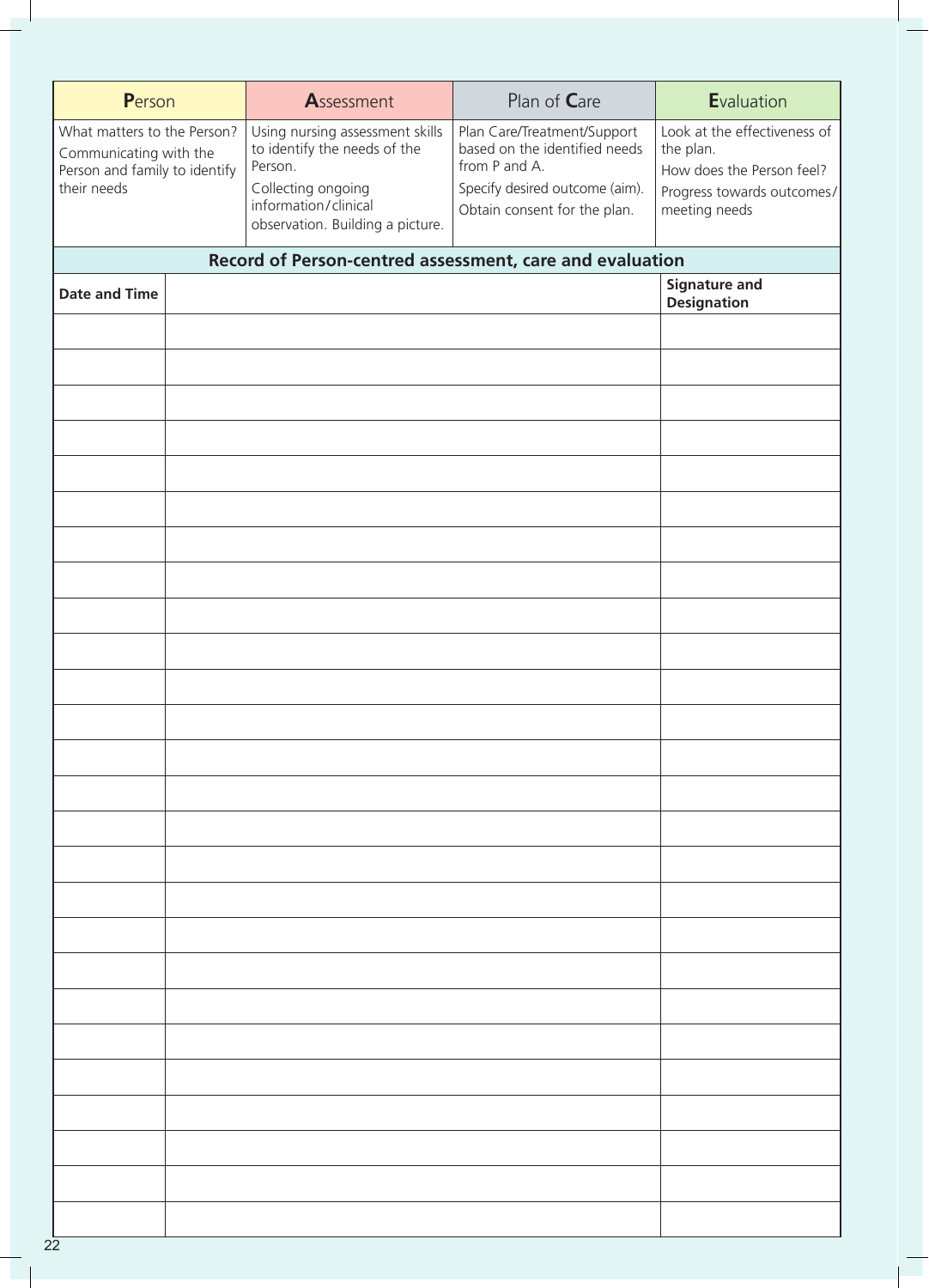| Person                                                                                                | Assessment                                                                                                                                                   | Plan of Care                                                                                                                                    | Evaluation                                                                                                            |
|-------------------------------------------------------------------------------------------------------|--------------------------------------------------------------------------------------------------------------------------------------------------------------|-------------------------------------------------------------------------------------------------------------------------------------------------|-----------------------------------------------------------------------------------------------------------------------|
| What matters to the Person?<br>Communicating with the<br>Person and family to identify<br>their needs | Using nursing assessment skills<br>to identify the needs of the<br>Person.<br>Collecting ongoing<br>information/clinical<br>observation. Building a picture. | Plan Care/Treatment/Support<br>based on the identified needs<br>from P and A.<br>Specify desired outcome (aim).<br>Obtain consent for the plan. | Look at the effectiveness of<br>the plan.<br>How does the Person feel?<br>Progress towards outcomes/<br>meeting needs |
|                                                                                                       | Record of Person-centred assessment, care and evaluation                                                                                                     |                                                                                                                                                 |                                                                                                                       |
| <b>Date and Time</b>                                                                                  |                                                                                                                                                              |                                                                                                                                                 | <b>Signature and</b><br><b>Designation</b>                                                                            |
|                                                                                                       |                                                                                                                                                              |                                                                                                                                                 |                                                                                                                       |
|                                                                                                       |                                                                                                                                                              |                                                                                                                                                 |                                                                                                                       |
|                                                                                                       |                                                                                                                                                              |                                                                                                                                                 |                                                                                                                       |
|                                                                                                       |                                                                                                                                                              |                                                                                                                                                 |                                                                                                                       |
|                                                                                                       |                                                                                                                                                              |                                                                                                                                                 |                                                                                                                       |
|                                                                                                       |                                                                                                                                                              |                                                                                                                                                 |                                                                                                                       |
|                                                                                                       |                                                                                                                                                              |                                                                                                                                                 |                                                                                                                       |
|                                                                                                       |                                                                                                                                                              |                                                                                                                                                 |                                                                                                                       |
|                                                                                                       |                                                                                                                                                              |                                                                                                                                                 |                                                                                                                       |
|                                                                                                       |                                                                                                                                                              |                                                                                                                                                 |                                                                                                                       |
|                                                                                                       |                                                                                                                                                              |                                                                                                                                                 |                                                                                                                       |
|                                                                                                       |                                                                                                                                                              |                                                                                                                                                 |                                                                                                                       |
|                                                                                                       |                                                                                                                                                              |                                                                                                                                                 |                                                                                                                       |
|                                                                                                       |                                                                                                                                                              |                                                                                                                                                 |                                                                                                                       |
|                                                                                                       |                                                                                                                                                              |                                                                                                                                                 |                                                                                                                       |
|                                                                                                       |                                                                                                                                                              |                                                                                                                                                 |                                                                                                                       |
|                                                                                                       |                                                                                                                                                              |                                                                                                                                                 |                                                                                                                       |
|                                                                                                       |                                                                                                                                                              |                                                                                                                                                 |                                                                                                                       |
|                                                                                                       |                                                                                                                                                              |                                                                                                                                                 |                                                                                                                       |
|                                                                                                       |                                                                                                                                                              |                                                                                                                                                 |                                                                                                                       |
|                                                                                                       |                                                                                                                                                              |                                                                                                                                                 |                                                                                                                       |
|                                                                                                       |                                                                                                                                                              |                                                                                                                                                 |                                                                                                                       |
|                                                                                                       |                                                                                                                                                              |                                                                                                                                                 |                                                                                                                       |
|                                                                                                       |                                                                                                                                                              |                                                                                                                                                 |                                                                                                                       |
|                                                                                                       |                                                                                                                                                              |                                                                                                                                                 |                                                                                                                       |
|                                                                                                       |                                                                                                                                                              |                                                                                                                                                 |                                                                                                                       |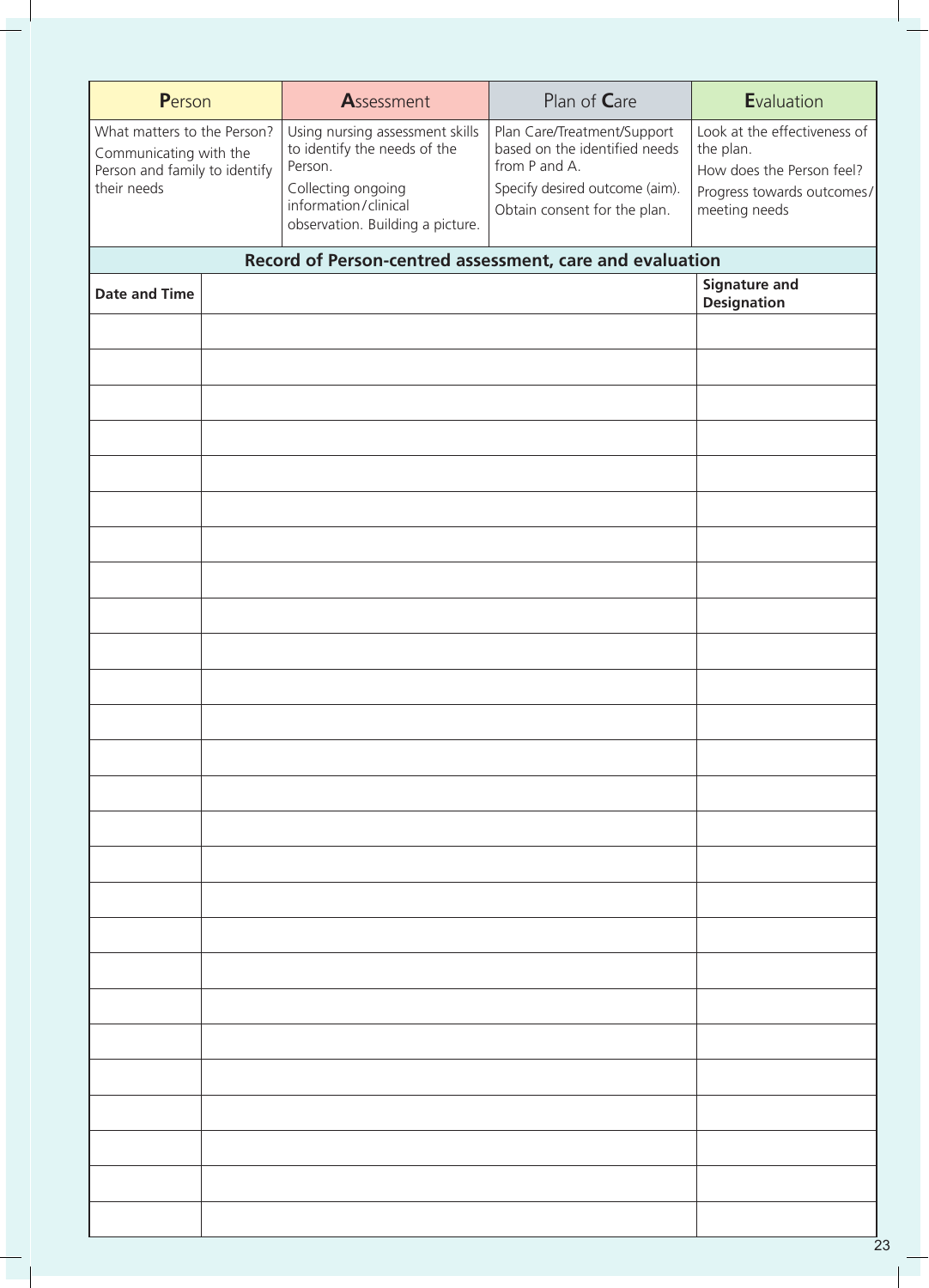| <b>Moving and Handling</b><br>Complete if the Person's condition changes and/or Person transfers and/or new equipment/aids put in place                      |                                                                          |                                                                                                                    |                                                                            |  |  |
|--------------------------------------------------------------------------------------------------------------------------------------------------------------|--------------------------------------------------------------------------|--------------------------------------------------------------------------------------------------------------------|----------------------------------------------------------------------------|--|--|
| Is the Person's weight within<br>safe working load (SWL) of<br>equipment e.g. bed, chair, hoist,<br>wheelchair                                               | <b>No</b><br>$\Box$ Yes                                                  | No<br>$\Box$ Yes $\Box$<br>If No, expand in Assessment   If No, expand in Assessment   If No, expand in Assessment | $\Box$ No<br>$\Box$ Yes                                                    |  |  |
| Detail new equipment:                                                                                                                                        |                                                                          |                                                                                                                    |                                                                            |  |  |
| Is equipment wide enough for<br>the Person's safety and comfort<br>e.g. bed, chair, hoist, wheelchair                                                        | $\Box$ Yes $\Box$ No                                                     | No<br>$\Box$ Yes $\Box$<br>If No, expand in Assessment   If No, expand in Assessment   If No, expand in Assessment | $\Box$ Yes $\Box$ No                                                       |  |  |
| The Person requires a mobility<br>aid e.g. walking frame,<br>wheelchair                                                                                      | No<br>Yes<br>If No, expand in $\mathbf{A}$ ssessment                     | <b>No</b><br>$\Box$ Yes $\Box$<br>If No, expand in $\mathbf{A}$ ssessment                                          | $\Box$ Yes $\Box$ No<br>If No, expand in Assessment                        |  |  |
| Detail new mobility aid:                                                                                                                                     |                                                                          |                                                                                                                    |                                                                            |  |  |
| Is the mobility aid available                                                                                                                                | $\Box$ Yes $\Box$ No<br>$\Box$ N/A<br>If Yes, Person's own:<br>No<br>Yes | $\Box$ Yes $\Box$ No<br>$\Box$ N/A<br>If Yes, Person's own:<br><b>No</b><br>Yes                                    | $\Box$ Yes $\Box$ No<br>$\neg N/A$<br>If Yes, Person's own:<br>  No<br>Yes |  |  |
| Handling constraints since<br>admission e.g. pain, external<br>attachments, fractures,<br>behaviour, environment, posture<br>Detail new handling constraint: | <b>No</b><br>  Yes<br>If Yes, expand in<br>Assessment                    | <b>No</b><br>  Yes<br>If Yes, expand in<br>Assessment                                                              | No<br>  Yes<br>If Yes, expand in<br>Assessment                             |  |  |
| Date:                                                                                                                                                        |                                                                          |                                                                                                                    |                                                                            |  |  |
| Time:                                                                                                                                                        |                                                                          |                                                                                                                    |                                                                            |  |  |
| Signature:                                                                                                                                                   |                                                                          |                                                                                                                    |                                                                            |  |  |
| Complete if falls incident and/or fear of falling and/or new problem with balance or walking since admission                                                 |                                                                          |                                                                                                                    |                                                                            |  |  |
| Date of fall incident:                                                                                                                                       |                                                                          |                                                                                                                    |                                                                            |  |  |
| New fear of falling since<br>admission                                                                                                                       | No<br>Yes                                                                | No<br>Yes                                                                                                          | No<br>Yes                                                                  |  |  |
| New problem with<br>walking/balance since admission                                                                                                          | Yes<br>$\Box$ No                                                         | $\Box$ No<br>Yes                                                                                                   | Yes<br>$\Box$ No<br>$\blacksquare$                                         |  |  |
| Lying and standing Blood<br>Pressure (BP)                                                                                                                    | Standing BP: ____________<br>Not able to stand                           | Standing BP: ______________<br>$\Box$ Not able to stand                                                            | Lying BP: $\frac{1}{2}$<br>$\Box$ Not able to stand                        |  |  |
| Date:                                                                                                                                                        |                                                                          |                                                                                                                    |                                                                            |  |  |
| Time:                                                                                                                                                        |                                                                          |                                                                                                                    |                                                                            |  |  |
| Signature:                                                                                                                                                   |                                                                          |                                                                                                                    |                                                                            |  |  |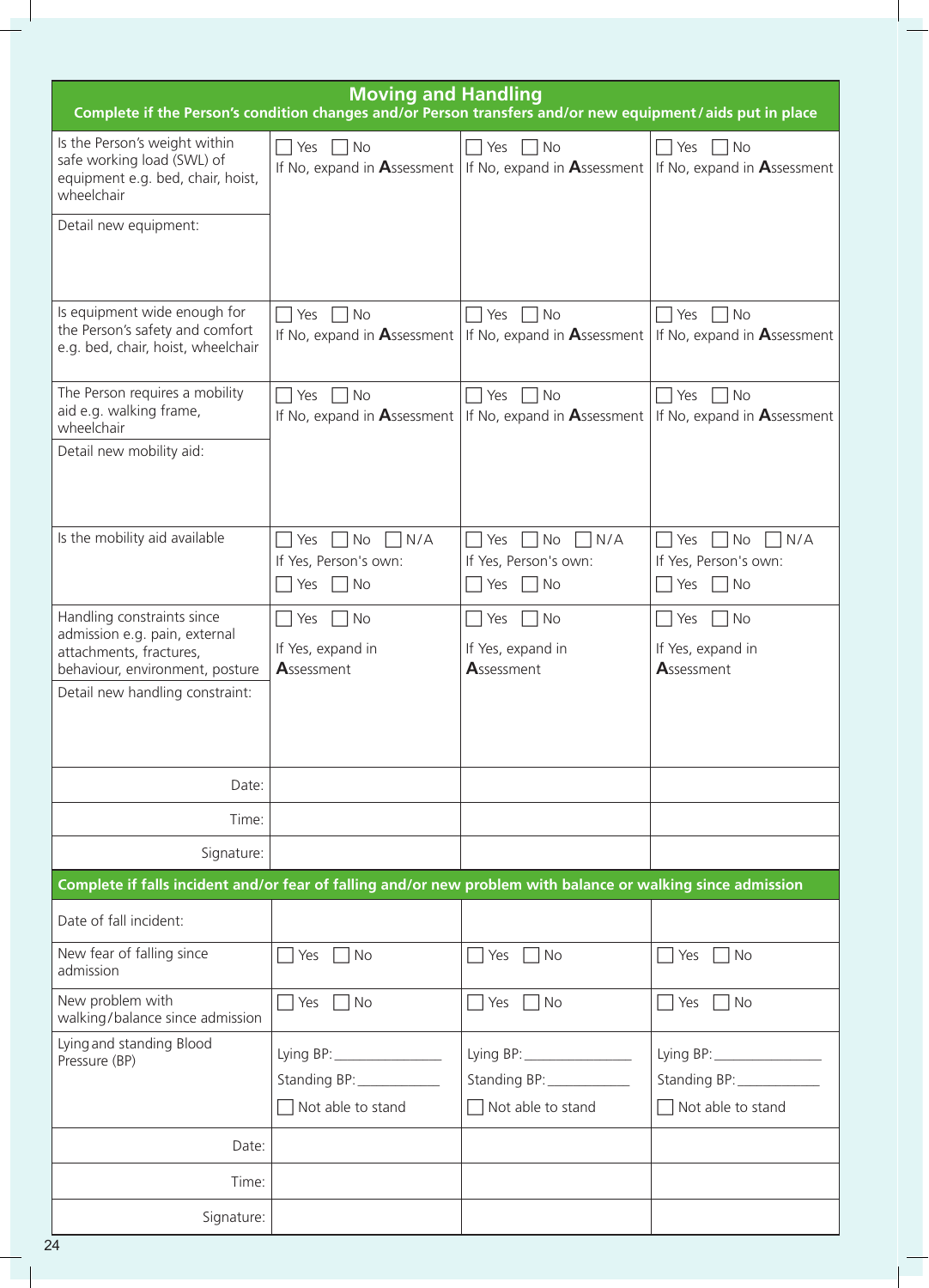|                | <b>Bedrails Assessment</b>                                                                                                       |                                                      |                                            |                                                |  |  |  |  |
|----------------|----------------------------------------------------------------------------------------------------------------------------------|------------------------------------------------------|--------------------------------------------|------------------------------------------------|--|--|--|--|
|                | <b>Mobility</b>                                                                                                                  |                                                      |                                            |                                                |  |  |  |  |
|                |                                                                                                                                  | Person is very immobile<br>(bedfast/hoist dependent) | Person unable to mobilise<br>independently | Person can mobilise<br>without help from staff |  |  |  |  |
|                | Person is confused and<br>disorientated                                                                                          | Use bedrails with care                               | <b>Bedrails NOT</b><br>recommended         | <b>Bedrails NOT</b><br>recommended             |  |  |  |  |
| State<br>Menta | Person is drowsy                                                                                                                 | Recommend<br><b>Bedrails</b>                         | Use bedrails with care                     | <b>Bedrails NOT</b><br>recommended             |  |  |  |  |
|                | Person is orientated and alert                                                                                                   | Recommend<br><b>Bedrails</b>                         | Recommend<br><b>Bedrails</b>               | <b>Bedrails NOT</b><br>recommended             |  |  |  |  |
|                | Person is unconscious                                                                                                            | Recommend<br><b>Bedrails</b>                         | N/A                                        | N/A                                            |  |  |  |  |
|                | Formatted from the National Patient Safety Agency's Safer practice notice 'Using bedrails safely and effectively' (NPSA/2007/17) |                                                      |                                            |                                                |  |  |  |  |

## **Bedrails Assessment Outcome - Complete if Person's condition changes and/or consider completion if Person transfers**

|  | ubulelitateu                                                              |            |                              |       | <b>ICCONNIER</b>                                                                                                                 | <u>iecomment</u> e                 |  |
|--|---------------------------------------------------------------------------|------------|------------------------------|-------|----------------------------------------------------------------------------------------------------------------------------------|------------------------------------|--|
|  | <b>Mental State</b><br>Person is drowsy<br>Person is orientated and alert |            | Recommend<br><b>Bedrails</b> |       | Use bedrails with care                                                                                                           | <b>Bedrails NOT</b><br>recommended |  |
|  |                                                                           |            | Recommend<br><b>Bedrails</b> |       | Recommend<br><b>Bedrails</b>                                                                                                     | <b>Bedrails NOT</b><br>recommended |  |
|  | Person is unconscious                                                     |            | Recommend<br><b>Bedrails</b> |       | N/A                                                                                                                              | N/A                                |  |
|  |                                                                           |            |                              |       | Formatted from the National Patient Safety Agency's Safer practice notice 'Using bedrails safely and effectively' (NPSA/2007/17) |                                    |  |
|  |                                                                           |            |                              |       |                                                                                                                                  |                                    |  |
|  | completion if Person transfers                                            |            |                              |       | Bedrails Assessment Outcome - Complete if Person's condition changes and/or consider                                             |                                    |  |
|  |                                                                           |            |                              |       | Record reason for assessment e.g. details of change in Person's condition and decision making details                            |                                    |  |
|  |                                                                           | Date:      |                              | Date: |                                                                                                                                  | Date:                              |  |
|  |                                                                           | Time:      |                              | Time: |                                                                                                                                  | Time:                              |  |
|  |                                                                           | Signature: |                              |       | Signature:                                                                                                                       | Signature:                         |  |
|  | <b>Bedrails NOT</b><br>recommended                                        |            |                              |       |                                                                                                                                  |                                    |  |
|  | Use bedrails with care                                                    |            |                              |       |                                                                                                                                  |                                    |  |
|  | <b>Recommend bedrails</b>                                                 |            |                              |       |                                                                                                                                  |                                    |  |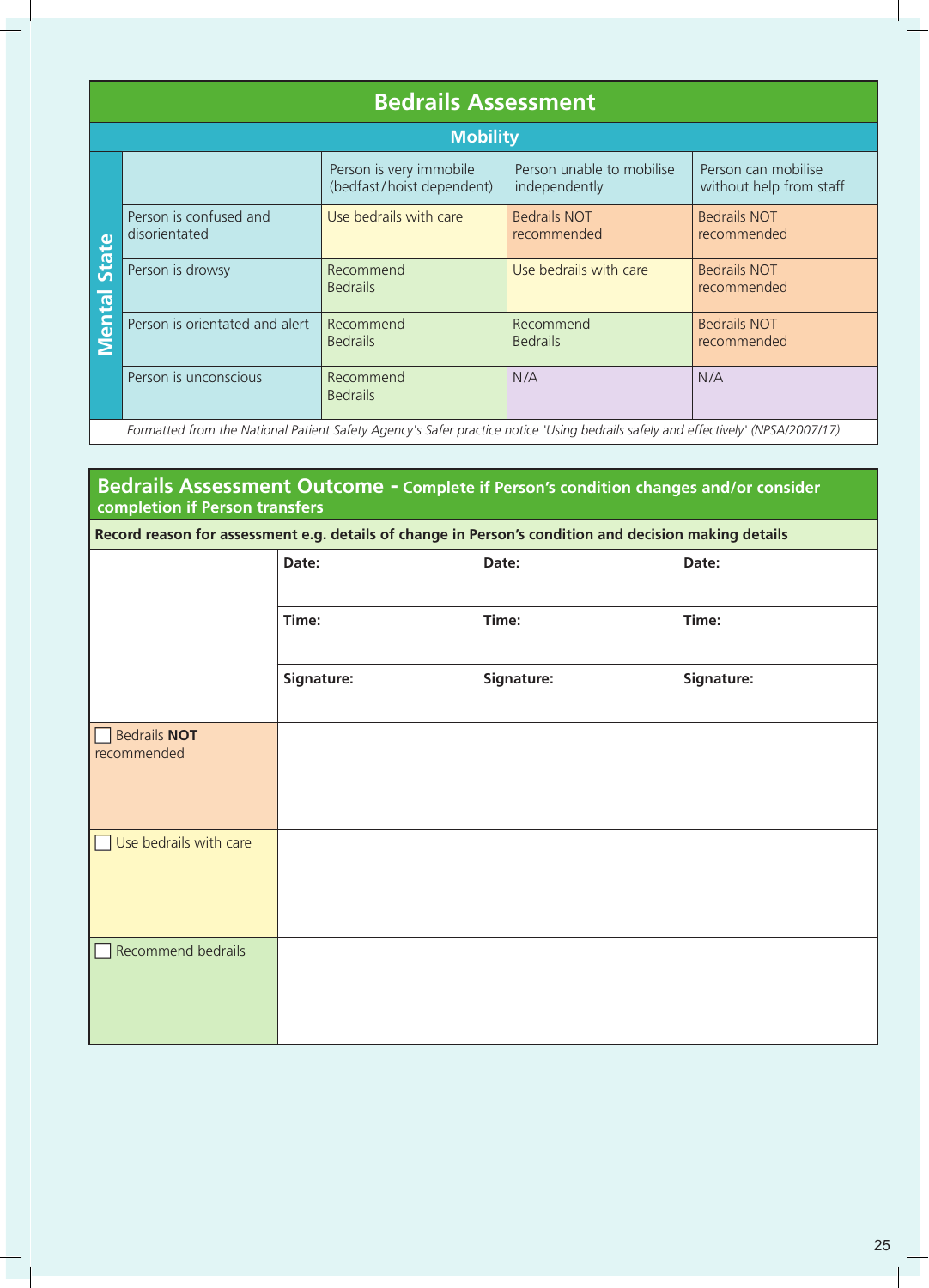| <b>Malnutrition Universal Screening Tool (MUST)</b><br>To identify those adults who are at risk of malnourishment or who are malnourished     |                            |                                                                                     |                                                                                                                                                   |             |  |
|-----------------------------------------------------------------------------------------------------------------------------------------------|----------------------------|-------------------------------------------------------------------------------------|---------------------------------------------------------------------------------------------------------------------------------------------------|-------------|--|
|                                                                                                                                               |                            | Date:                                                                               | Date:                                                                                                                                             | Date:       |  |
|                                                                                                                                               |                            | Time:                                                                               | Time:                                                                                                                                             | Time:       |  |
|                                                                                                                                               | Signature:                 | Signature:                                                                          | Signature:                                                                                                                                        |             |  |
|                                                                                                                                               |                            | Height:                                                                             | Height:                                                                                                                                           | Height:     |  |
|                                                                                                                                               |                            | Weight:                                                                             | Weight:                                                                                                                                           | Weight:     |  |
|                                                                                                                                               |                            | <b>BMI:</b>                                                                         | <b>BMI:</b>                                                                                                                                       | <b>BMI:</b> |  |
| Step 1: BMI score - BMI kg/m2                                                                                                                 |                            | Score:                                                                              | Score:                                                                                                                                            | Score:      |  |
| Over 20 (over 30 obese)                                                                                                                       | $\Omega$                   |                                                                                     |                                                                                                                                                   |             |  |
| 18.5 to 20                                                                                                                                    | $\mathbf{1}$               |                                                                                     |                                                                                                                                                   |             |  |
| Less than 18.5                                                                                                                                | $\overline{2}$             |                                                                                     |                                                                                                                                                   |             |  |
| If unable to calculate BMI: Estimating BMI category can be done from Mid Upper Arm Circumference (MUAC)<br>MUAC less than 23.5 BMI likely <20 |                            | MUAC greater than 32.0cm BMI likely > 30                                            |                                                                                                                                                   |             |  |
| Step 2: weight loss score unplanned weight loss in last $3 - 6$ months                                                                        |                            |                                                                                     |                                                                                                                                                   |             |  |
| Less than 5%                                                                                                                                  | $\overline{0}$             |                                                                                     |                                                                                                                                                   |             |  |
| Between $5 - 10\%$                                                                                                                            |                            |                                                                                     |                                                                                                                                                   |             |  |
| More than 10%<br>$\overline{2}$                                                                                                               |                            |                                                                                     |                                                                                                                                                   |             |  |
| Step 3: acute disease effect score                                                                                                            |                            |                                                                                     |                                                                                                                                                   |             |  |
| If the Person is acutely ill and there has<br>been, or is likely to be no nutritional<br>intake for more than 5 days                          | $\overline{2}$             |                                                                                     |                                                                                                                                                   |             |  |
| <b>Total MUST score</b>                                                                                                                       |                            |                                                                                     |                                                                                                                                                   |             |  |
| Low $Risk = 0$                                                                                                                                | Medium $Risk = 1$          |                                                                                     | High Risk $\geq 2$                                                                                                                                |             |  |
|                                                                                                                                               |                            |                                                                                     | Malnutrition Universal Screening Tool (MUST) flowchart                                                                                            |             |  |
| <b>Low risk - MUST score = 0</b>                                                                                                              |                            | Medium risk - MUST score = 1                                                        | <b>High risk - MUST score <math>\geq 2</math></b>                                                                                                 |             |  |
| • Record MUST details<br>• Recommend a well<br>balanced diet<br>chart)                                                                        | • Record MUST details      | • Recommend high protein/energy diet<br>• Monitor intake for 3 days (record on food | • Record MUST details<br>• Refer to dietitian<br>• Recommend high protein/energy diet<br>• Monitor intake as per dietitian (record on food chart) |             |  |
| <b>Rescreen</b><br>Weekly                                                                                                                     | <b>Rescreen</b><br>changes | 1 Week and refer to dietitian if risk status                                        |                                                                                                                                                   |             |  |
|                                                                                                                                               |                            |                                                                                     |                                                                                                                                                   |             |  |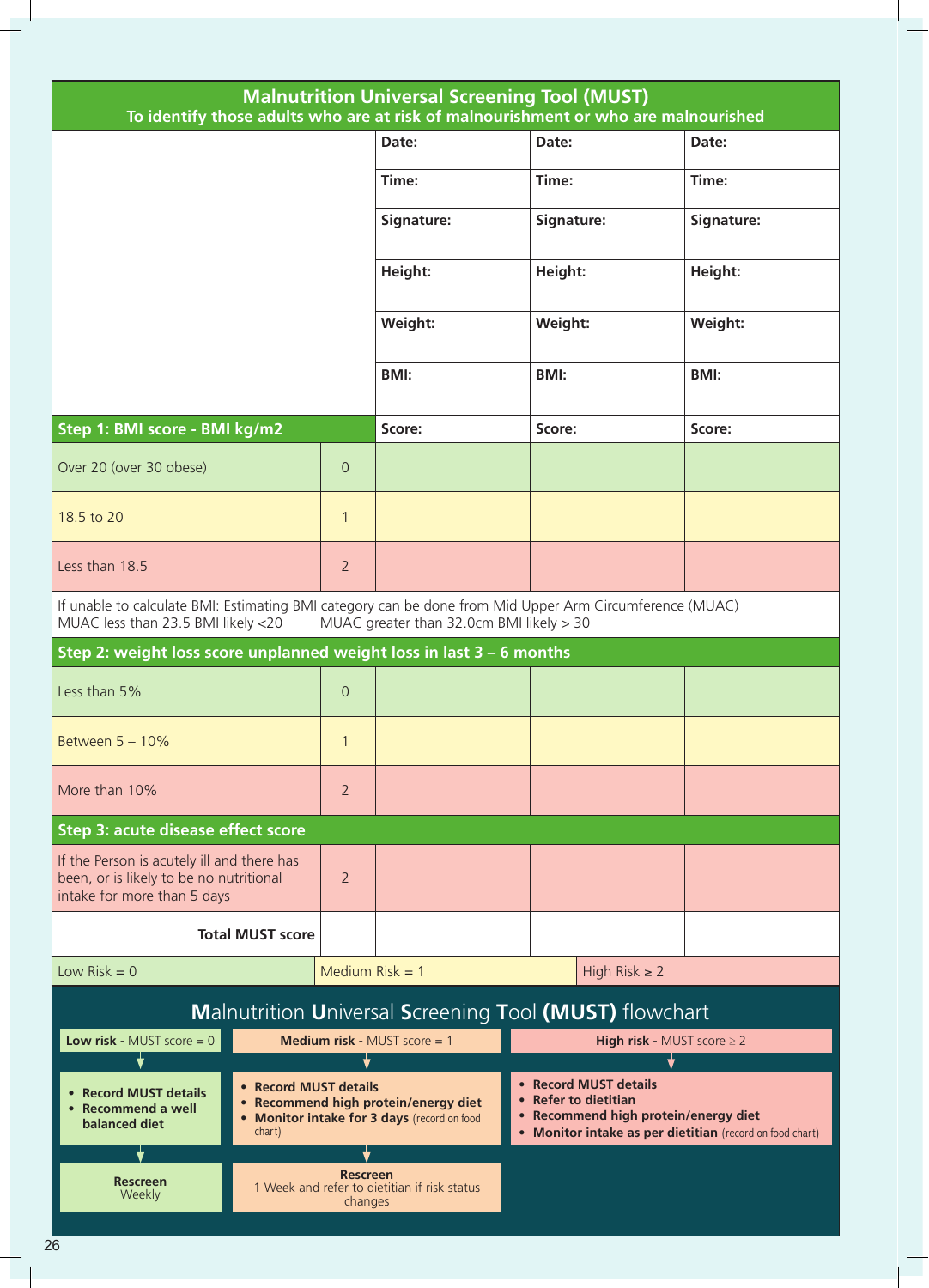|                                                                                                                                                                                                                                                                                                                                                                     |                                                                                                                                                                                                                                                                                                                                                   | The Braden Scale <sup>®</sup>                                                                                                                                                                                                                                                                                                                    |                                                                                                                                                                                                                                        |  |
|---------------------------------------------------------------------------------------------------------------------------------------------------------------------------------------------------------------------------------------------------------------------------------------------------------------------------------------------------------------------|---------------------------------------------------------------------------------------------------------------------------------------------------------------------------------------------------------------------------------------------------------------------------------------------------------------------------------------------------|--------------------------------------------------------------------------------------------------------------------------------------------------------------------------------------------------------------------------------------------------------------------------------------------------------------------------------------------------|----------------------------------------------------------------------------------------------------------------------------------------------------------------------------------------------------------------------------------------|--|
|                                                                                                                                                                                                                                                                                                                                                                     |                                                                                                                                                                                                                                                                                                                                                   |                                                                                                                                                                                                                                                                                                                                                  |                                                                                                                                                                                                                                        |  |
|                                                                                                                                                                                                                                                                                                                                                                     |                                                                                                                                                                                                                                                                                                                                                   | Sensory perception - Ability to respond meaningfully to pressure-related discomfort                                                                                                                                                                                                                                                              |                                                                                                                                                                                                                                        |  |
| <b>COMPLETELY LIMITED</b><br>Unresponsive (does not moan,<br>flinch or grasp) to painful stimuli,<br>due to diminished level of<br>consciousness or sedation<br><b>OR</b><br>limited ability to feel pain over<br>most of body surface                                                                                                                              | <b>VERY LIMITED</b><br>Responds only to painful<br>stimuli. Cannot communicate<br>discomfort except by moaning or<br>restlessness<br><b>OR</b><br>has a sensory impairment which<br>limits the ability to feel pain or<br>discomfort over 1/2 of body                                                                                             | <b>SLIGHTLY LIMITED</b><br>Responds to verbal commands but<br>cannot always communicate discomfort<br>or need to be turned<br><b>OR</b><br>has some sensory impairment which<br>limits ability to feel pain or discomfort in<br>1 or 2 extremities                                                                                               | <b>NO IMPAIRMENT</b><br>Responds to verbal<br>commands. Has no<br>sensory deficit which<br>would limit ability to<br>feel or voice pain or<br>discomfort                                                                               |  |
| 1                                                                                                                                                                                                                                                                                                                                                                   | $\overline{2}$                                                                                                                                                                                                                                                                                                                                    | 3                                                                                                                                                                                                                                                                                                                                                | 4                                                                                                                                                                                                                                      |  |
|                                                                                                                                                                                                                                                                                                                                                                     |                                                                                                                                                                                                                                                                                                                                                   | Moisture - Degree to which skin is exposed to moisture                                                                                                                                                                                                                                                                                           |                                                                                                                                                                                                                                        |  |
|                                                                                                                                                                                                                                                                                                                                                                     |                                                                                                                                                                                                                                                                                                                                                   |                                                                                                                                                                                                                                                                                                                                                  |                                                                                                                                                                                                                                        |  |
| <b>CONSTANTLY MOIST</b><br>Skin is kept moist almost<br>constantly by perspiration, urine<br>etc. Dampness is detected every<br>time patient is moved or turned.                                                                                                                                                                                                    | <b>OFTEN MOIST</b><br>Skin is often but not always<br>moist. Linen must be changed at<br>least once a shift                                                                                                                                                                                                                                       | <b>OCCASIONALLY MOIST</b><br>Skin is occasionally moist, requiring an<br>extra linen change approximately once<br>a day                                                                                                                                                                                                                          | <b>RARELY MOIST</b><br>Skin is usually dry;<br>linen only requires<br>changing at routine<br><i>intervals</i>                                                                                                                          |  |
| 1                                                                                                                                                                                                                                                                                                                                                                   | 2                                                                                                                                                                                                                                                                                                                                                 | 3                                                                                                                                                                                                                                                                                                                                                | 4                                                                                                                                                                                                                                      |  |
|                                                                                                                                                                                                                                                                                                                                                                     | <b>Activity - Degree of physical activity</b>                                                                                                                                                                                                                                                                                                     |                                                                                                                                                                                                                                                                                                                                                  |                                                                                                                                                                                                                                        |  |
| <b>BEDFAST</b><br>Confined to bed                                                                                                                                                                                                                                                                                                                                   | <b>CHAIRFAST</b><br>Ability to walk severely limited or<br>non-existent. Cannot bear own<br>weight and/or must be assisted<br>into chair or wheelchair                                                                                                                                                                                            | <b>WALKS OCCASIONALLY</b><br>Walks occasionally during day, but for<br>very short distances, with or without<br>assistance. Spends majority of each shift<br>in bed or chair<br><b>SLIGHTLY LIMITED</b><br>Makes frequent though slight changes in<br>body or extremity position independently                                                   | <b>WALKS FREQUENTLY</b><br>Walks outside the<br>room at least twice a<br>day and inside room<br>at least once every 2<br>hours during waking<br>hours                                                                                  |  |
| 1                                                                                                                                                                                                                                                                                                                                                                   | $\overline{2}$                                                                                                                                                                                                                                                                                                                                    | 3                                                                                                                                                                                                                                                                                                                                                | 4                                                                                                                                                                                                                                      |  |
|                                                                                                                                                                                                                                                                                                                                                                     |                                                                                                                                                                                                                                                                                                                                                   | Mobility - Ability to change and control body position                                                                                                                                                                                                                                                                                           |                                                                                                                                                                                                                                        |  |
| <b>COMPLETELY IMMOBILE</b><br>Does not make even slight<br>changes in body or extremity<br>position without assistance                                                                                                                                                                                                                                              | <b>VERY LIMITED</b><br>Makes occasional slight<br>changes in body or extremity<br>position but unable to make<br>frequent or significant changes<br>independently                                                                                                                                                                                 | <b>SLIGHTLY LIMITED</b><br>Makes frequent though slight changes in<br>body or extremity position independently                                                                                                                                                                                                                                   | <b>NO LIMITATIONS</b><br>Makes major and<br>frequent changes<br>in position without<br>assistance                                                                                                                                      |  |
| 1                                                                                                                                                                                                                                                                                                                                                                   | 2                                                                                                                                                                                                                                                                                                                                                 | 3                                                                                                                                                                                                                                                                                                                                                | 4                                                                                                                                                                                                                                      |  |
|                                                                                                                                                                                                                                                                                                                                                                     | <b>Nutrition - Usual food intake pattern</b>                                                                                                                                                                                                                                                                                                      |                                                                                                                                                                                                                                                                                                                                                  |                                                                                                                                                                                                                                        |  |
| <b>VERY POOR</b><br>Never eats a complete meal.<br>Rarely eats more than 1/3 of any<br>food offered. Eats 2 servings<br>or less of protein (meat or dairy<br>products) per day. Takes fluids<br>poorly. Does not take a liquid<br>dietary supplement<br><b>OR</b><br>Is Nil Per Orally and/or<br>maintained on clear fluids or Intra<br>Venous for more than 5 days | <b>PROBABLY INADEQUATE</b><br>Rarely eats a complete meal<br>and generally eats only about<br>1/2 of any food offered. Protein<br>intake includes only 3 servings of<br>meat or dairy products per day.<br>Occasionally will take a dietary<br>supplement<br><b>OR</b><br>receives less than optimum<br>amount of liquid diet or tube<br>feeding. | <b>ADEQUATE</b><br>Eats over 1/2 of most meals. Eats a total<br>of 4 servings of protein (meat, dairy<br>products) each day. Occasionally will<br>refuse a meal but will usually take a<br>supplement if offered<br><b>OR</b><br>Is on a tube feeding or Total Parenteral<br>Nutrition regime which probably meets<br>most of nutritional needs. | <b>EXCELLENT</b><br>Eats most of every<br>meal. Never refuses<br>a meal. Usually eats<br>a total of 4 or more<br>servings of meat<br>and dairy products.<br>Occasionally eats<br>between meals.<br>Does not require<br>supplementation |  |
| 1                                                                                                                                                                                                                                                                                                                                                                   | 2                                                                                                                                                                                                                                                                                                                                                 | 3                                                                                                                                                                                                                                                                                                                                                | 4                                                                                                                                                                                                                                      |  |
|                                                                                                                                                                                                                                                                                                                                                                     | <b>Friction and Shear</b>                                                                                                                                                                                                                                                                                                                         |                                                                                                                                                                                                                                                                                                                                                  |                                                                                                                                                                                                                                        |  |
| <b>PROBLEM</b><br>Requires moderate to maximum<br>assistance in moving. Complete<br>lifting without sliding against<br>sheets is impossible. Frequently<br>slides down in bed or chair<br>requiring frequent repositioning<br>with maximum assistance.<br>Spasticity, contractures or<br>agitation leads to almost constant<br>friction.                            | <b>POTENTIAL PROBLEM</b><br>Moves feebly or requires<br>minimum assistance. During<br>a move, skin probably slides<br>to some extent against sheets,<br>chair, restraints or other devices.<br>Maintains relatively good position<br>in chair or bed most of the time<br>but occasionally slides down                                             | <b>NO APPRARENT PROBLEM</b><br>Moves in bed and in chair independently<br>and has sufficient muscle strength to lift<br>up completely during move. Maintains<br>good position in bed or chair at all times                                                                                                                                       |                                                                                                                                                                                                                                        |  |
| 1                                                                                                                                                                                                                                                                                                                                                                   | $\overline{2}$                                                                                                                                                                                                                                                                                                                                    | 3                                                                                                                                                                                                                                                                                                                                                |                                                                                                                                                                                                                                        |  |
|                                                                                                                                                                                                                                                                                                                                                                     |                                                                                                                                                                                                                                                                                                                                                   |                                                                                                                                                                                                                                                                                                                                                  | <b>Total Score</b>                                                                                                                                                                                                                     |  |
| Reproduced with permission                                                                                                                                                                                                                                                                                                                                          |                                                                                                                                                                                                                                                                                                                                                   | 9 or below: Severe Risk                                                                                                                                                                                                                                                                                                                          | <b>Date</b>                                                                                                                                                                                                                            |  |
|                                                                                                                                                                                                                                                                                                                                                                     |                                                                                                                                                                                                                                                                                                                                                   | 10-12: High Risk<br>13-14: Moderate Risk                                                                                                                                                                                                                                                                                                         | <b>Time</b>                                                                                                                                                                                                                            |  |
|                                                                                                                                                                                                                                                                                                                                                                     |                                                                                                                                                                                                                                                                                                                                                   | <b>15-18: Mild Risk</b>                                                                                                                                                                                                                                                                                                                          | <b>Signature</b>                                                                                                                                                                                                                       |  |